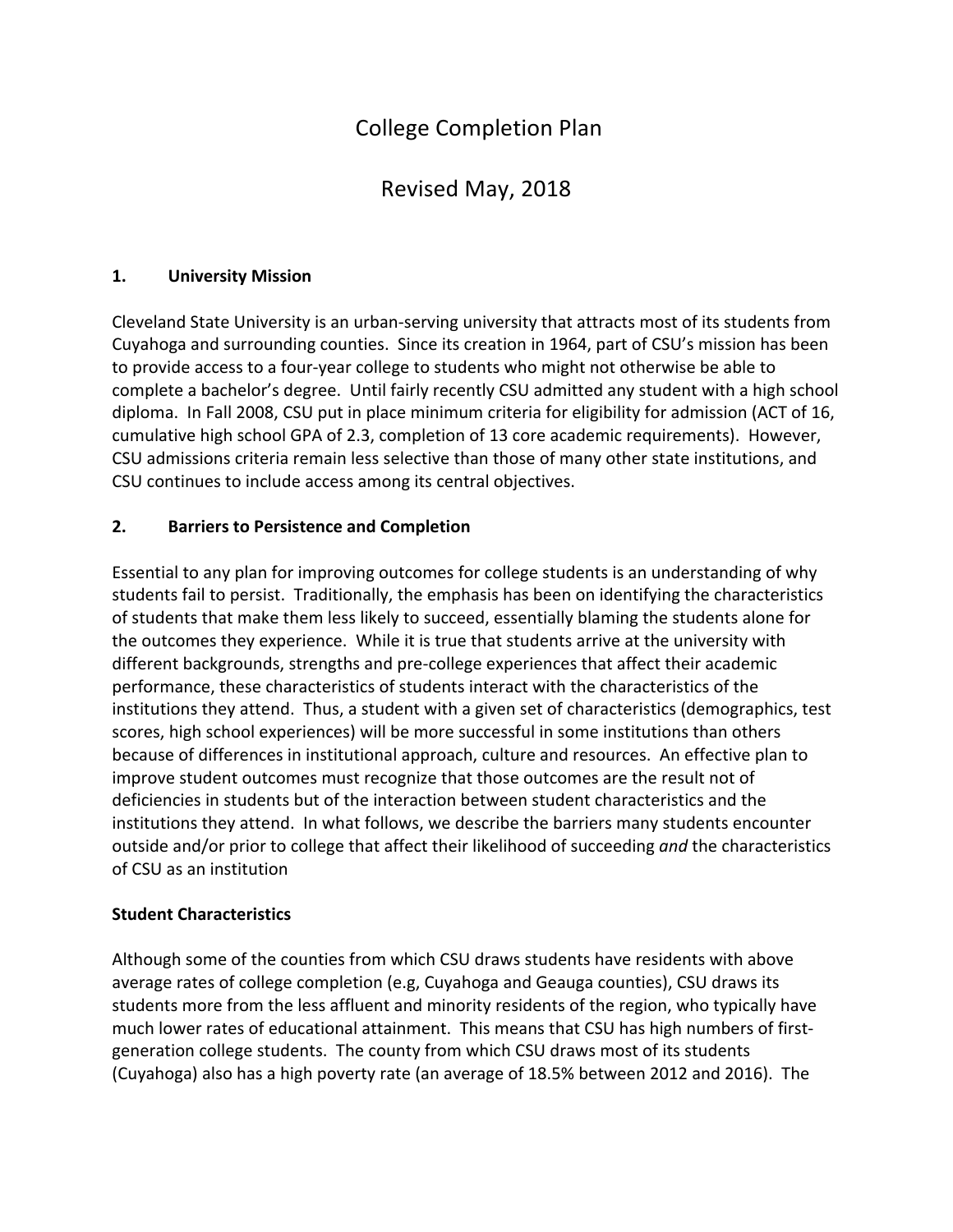demographics of freshman students at CSU indicate that many are disadvantaged students who face significant barriers to academic success in college:

- a. high percentage of first-generation students (approximately 41.4%)
- b. high percentage of Pell-eligible students (39% received Pell grants in AY 2016-17, with 52% receiving the maximum amount)
- c. high percentage of minority students (data are for Fall 2017 undergraduates):
	- 16.1% African-American
	- 5.6% Hispanic
	- 63.4% White

Researchers have identified a variety of academic and nonacademic barriers that exist for disadvantaged college students, and often multiple barriers are interconnected. Academic barriers are one of the main reasons low-income students struggle to graduate from high school and to attend college, because they lack access to academic resources that more affluent students possess, such as technology and print materials. Also, students may come from secondary schools that do not have a rigorous college preparatory curriculum in place, so are more likely to graduate high school without being sufficiently prepared for college academically. Even when rigorous high school coursework is available, disadvantaged students are less likely to enroll in such courses.

A variety of nonacademic barriers to college attendance, persistence, and completion also exist for underrepresented students. For low-socioeconomic status (SES) students, one significant internal barrier shown to exist is educational aspirations. It had been thought that the problem was that low-SES students tended to have lower educational aspirations; however, recent research shows that the aspirations of lower and higher SES students may be more similar than once thought, but the aspirations that low-SES students hold frequently do not align with their academic achievement levels. Therefore, even if low-SES students desire to go to college, they may fail to meet minimum academic requirements of the colleges or programs to which they apply.

External nonacademic and social barriers to college enrollment and completion, such as the social isolation that comes with poverty, are also prevalent for disadvantaged high school students. They may not have access to reliable public transportation or the connections needed to open up future opportunities, such as employment. Additionally, racism and classism may further isolate disadvantaged students, preventing them from having success and reaping the benefits of higher education. Family barriers add to the problem, and include the low educational attainment of parents having dependents at home, and financial obligations to parents. 

Last, and inherent in all barriers mentioned previously, financial barriers are a major factor hindering disadvantaged students. Maximum Pell grant awards are significantly less than the average cost of tuition at a public 4-year institution and non-elite institutions have limited ability to provide additional financial aid to those in need; this can make it virtually impossible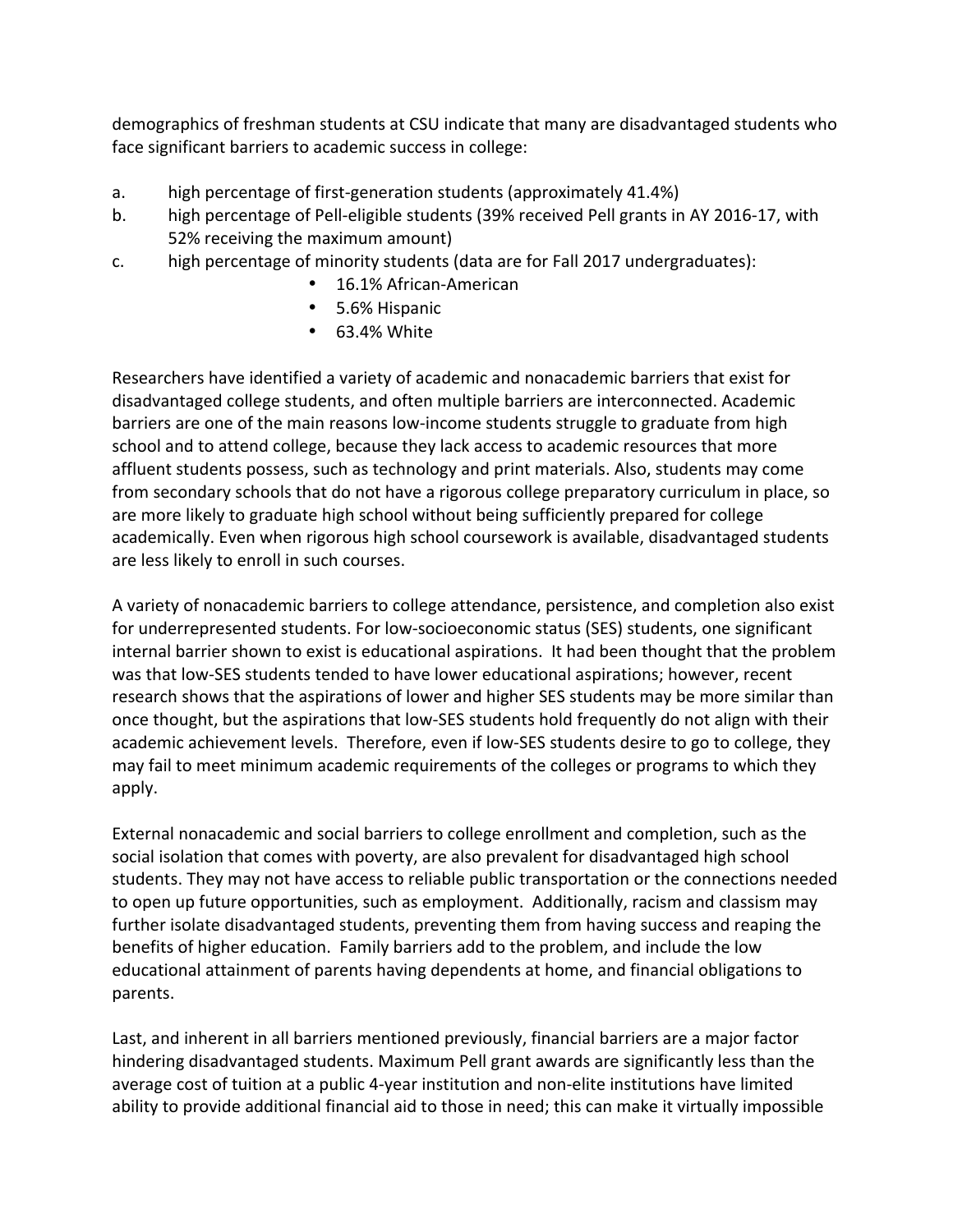for many disadvantaged students to attend college. Low-SES students who manage to put together the funds to enter college are at risk of not persisting because of their precarious financial situation; even a small financial emergency or change in their economic situation can cause them to have to stop attending.

One can add to these general considerations several more specific barriers facing CSU's disadvantaged students:

- They are more likely to be commuter students, for whom retention rates nationally are lower than for residential students (at CSU in 2016-17, the retention rate for on-campus students was 72.1%. but only 68.8% for commuter students). At CSU in Fall 2017, only 8% of undergraduates live in the residence halls, so commuter students represent 92% of the undergraduate student population. Even among new freshman students, who are more likely to live in residence halls, commuters represent 69% of the student population.
- Low-income and minority students have greater chances of entering university needing remediation. At CSU, 36% of incoming freshman students in Fall 2017 placed into remedial Math, English or both.
- First-generation college students cannot rely on family for guidance in negotiating the various difficulties they encounter during their college careers. They are more likely to face these difficulties on their own and, thus, are at greater risk of getting off-track or becoming discouraged.
- Students from low-income families lack the economic resources to afford college easily; they are vulnerable to tuition increases, the high cost of textbooks, and other economic obstacles. They are also likely to have to work while in college, making it more difficult to devote appropriate amounts of time to studying. Economic problems are more likely to cause such students to "swirl" (stop in and out of college) or to give up on college altogether. They are also more likely to transfer from a 4-year to a 2-year institution; CSU data indicate that students who do so often wind up completing neither a 2- nor a 4-year degree.

#### **Institutional Barriers**

In addition to the barriers associated with the demographic characteristics of its students, CSU possesses several institutional characteristics that present barriers to college completion.

Primary among these is the limited number of resources available for classroom instruction. With a relatively small cadre of full-time faculty, and limited numbers of qualified graduate students who could serve as instructors, CSU is obliged to make extensive use of part-time instructors in entry-level classes. Such instructors often lack knowledge of campus resources and/or programs of study so students in their classes have less access to expert advice from an instructor. CSU, like many other institutions, also is forced to offer a significant number of highenrollment introductory courses. If taught in the traditional manner, with limited interaction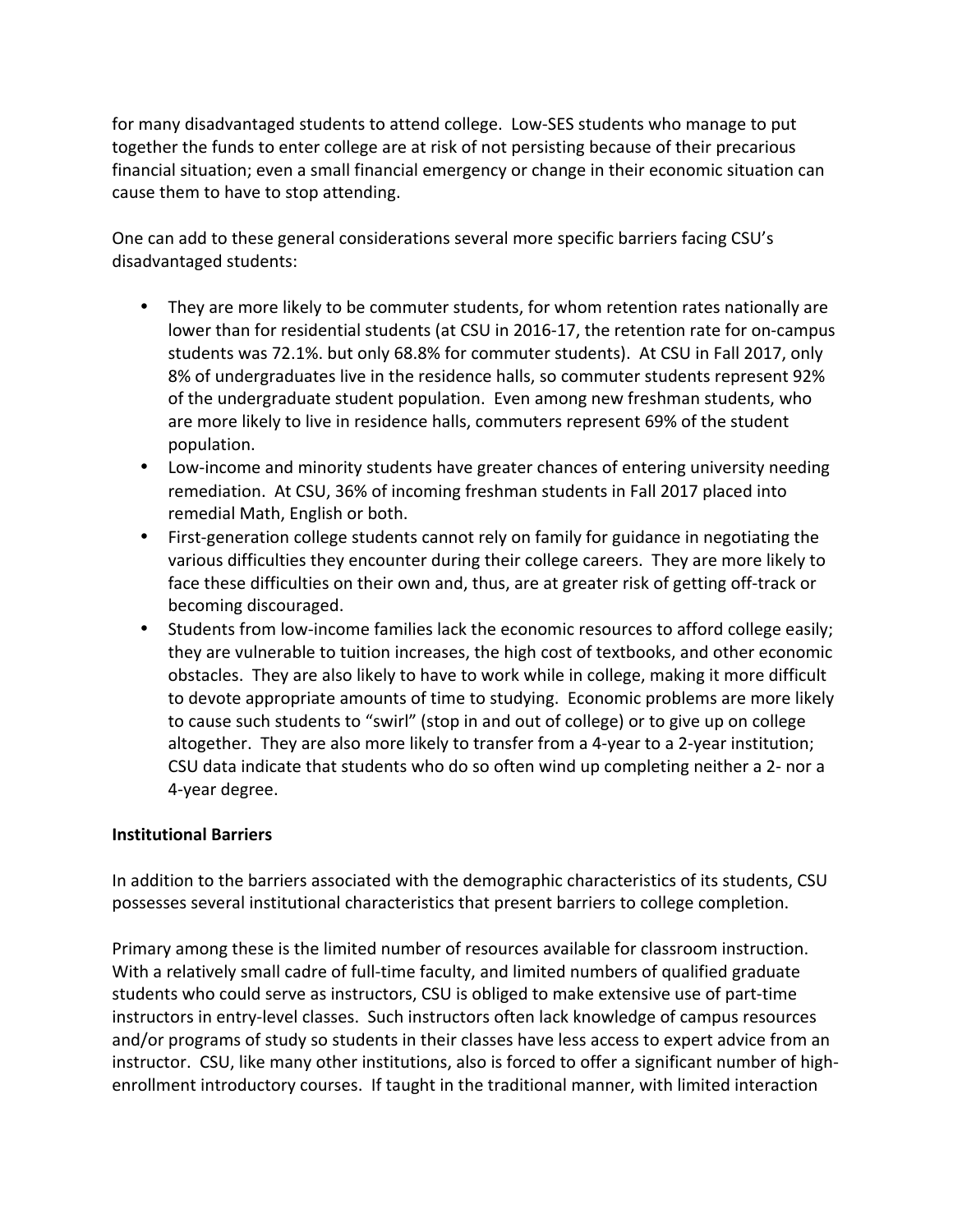and high-stakes testing, these courses have been found to be particularly likely to present problems for students who are not college-ready.

CSU has been and continues to be a university with a high-percentage of community college transfer students. Many low-income, and, more recently, students from higher economic strata, choose to begin their college education at a 2-year school to reduce the cost of earning a degree. However, transferring to a new institution involves a period of adjustment to a new setting and institutional culture, especially since CSU does not have an "in-house" community college. This can be particularly daunting for students who already face other barriers, such as low incomes or inadequate high school preparation.

Finally, CSU, like many other universities, has low diversity among its faculty. While more than one in five undergraduates at CSU is a member of an underrepresented minority group, CSU's faculty includes significantly lower percentages of minority faculty. As the table below indicates, the ratio of Black students to Black faculty or Latino students to Latino faculty is substantially higher than the ratio of White students to White faculty. National research has found that Black and Latino students benefit from interacting with significant numbers of Black and Latino faculty. The fact that there are relatively few minority faculty at CSU, thus, represents an additional barrier to student success at an institution with a larger minority student population.

|                                  | <b>Student</b> | <b>FT Faculty</b> | <b>Student-to-Faculty Ratio</b> |
|----------------------------------|----------------|-------------------|---------------------------------|
| American Indian/Alaskan Native   | 15             | $\Omega$          | $\mathbf{0}$                    |
| Asian                            | 565            | 73                | 8:1                             |
| <b>Black or African American</b> | 2569           | 30                | 86:1                            |
| Hispanic/Latino                  | 832            | 13                | 64:1                            |
| Nonresident Alien                | 1284           | 28                | 46:1                            |
| Two or More Races                | 190            | 4                 | 48:1                            |
| White                            | 10466          | 402               | 26:1                            |

#### **Student Faculty Ratios – 2017**

 

#### **3.** Progress Towards Completion Goals for 16-18

The 2016-18 College Completion Plan included a number of student success goals for Integrated Postsecondary Education Data System (IPEDS) cohort<sup>1</sup> and undergraduate transfer students attending CSU. Outcomes for each of these goals are listed below (in italics). A number of goals were met or exceeded. Others remain challenges. Since the programs that were associated with improved outcomes in previous years were all in place for the most recent year,

 $1$  The IPEDS cohort includes all new freshman students who are full-time and in their first year as a matriculated college student.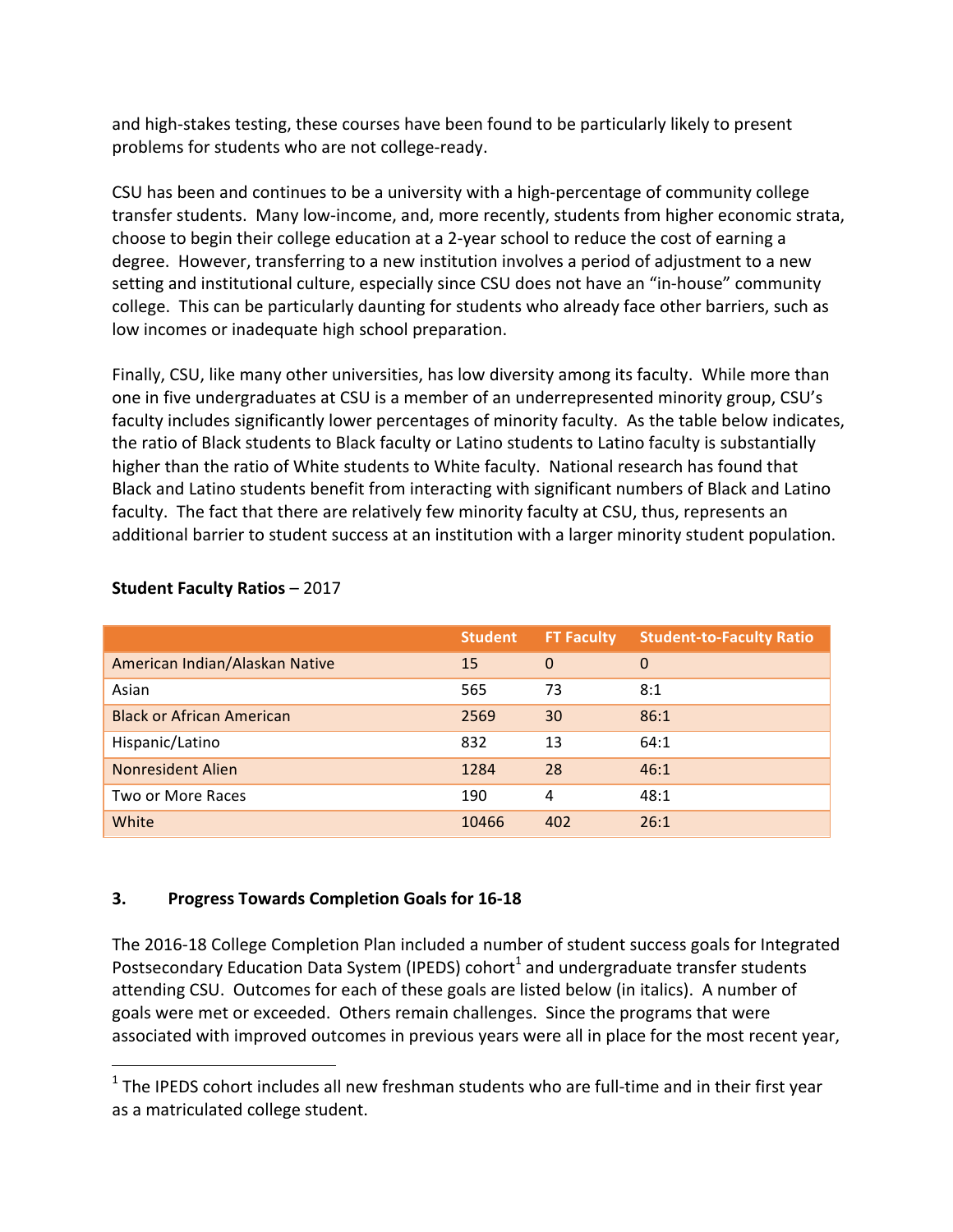it is not entirely clear why not all of the goals were met. Some were ambitious, aspirational goals. It is also worth noting that CSU had its largest freshman cohort ever in Fall 2017, but had no increase in faculty resources and actually had one fewer freshman advisor in that year: this may have been a contributing factor.

## IPEDS Cohort

• Increase IPEDS cohort six-year graduation rate to at least 45% by 2018 (from current 38.7%)

*The Fall 2010 cohort was 41%; the Fall 2011 cohort was 43%*

- Increase fall-to-fall retention rate for IPEDS cohort freshmen to 73% by Fall 2018 (from current 70.6%)
	- *Fall 15 to Fall 16 retention rate was 71%; Fall 16 to Fall 17 retention rate was 70%*
- Improve the median number of hours passed in the freshman year from the current 26 hours to 30 hours by Spring 2018

The Fall 2015 and 2016 cohorts completed 28 hours.

- Improve the percentage of first-year students who complete their first semester in good academic standing from current 74% to 80% by the end of Fall 2017. Fall17 – 7 7.73%
- Increase the percentage of students who complete 67% of the credits for which they register from the current 82.2% (Fall 15) to 88% by Fall 17. For the Fall 2016 cohort that *number dipped a bit to 80.1%*
- Increase the percentage of freshman admits who return for a second Fall who complete the freshman writing requirement in their first year to 65% from current 49% by the end of AY 2018. *For Fall 2016 cohort 74%. <sup>2</sup>*
- Raise the percentage of freshman admits who place into developmental math, then successfully complete developmental Math in their first year from the current 64% to 75% by the end of Spring 2018

In the 2016 cohort, 75.1% of students who took MTH 84, 87, or 95 passed.

Transfer students:

 

- Improve Fall-to-Fall retention rates as follows (bands indicate the number of hours the student transfers in to CSU):
	- $\leq$  <30 hours 65% (from 60.8%). Fall 16 to Fall 17 retention for this group: 65%
	- 30-59 hours – 70% (from 66%). Fall 16 to Fall 17 retention for this group: *77%*
	- 60+ hours 80% (from 77.3). Fall 16 to Fall 17 retention for this group: 81%

<sup>&</sup>lt;sup>2</sup> Criteria used for Fall 2016 cohort: Students in the Fall 2016 cohort, who took and passed either ENG 100 or ENG 101 in Fall 16, Spring 17, or Summer 17, and who *returned in Fall 2017.)*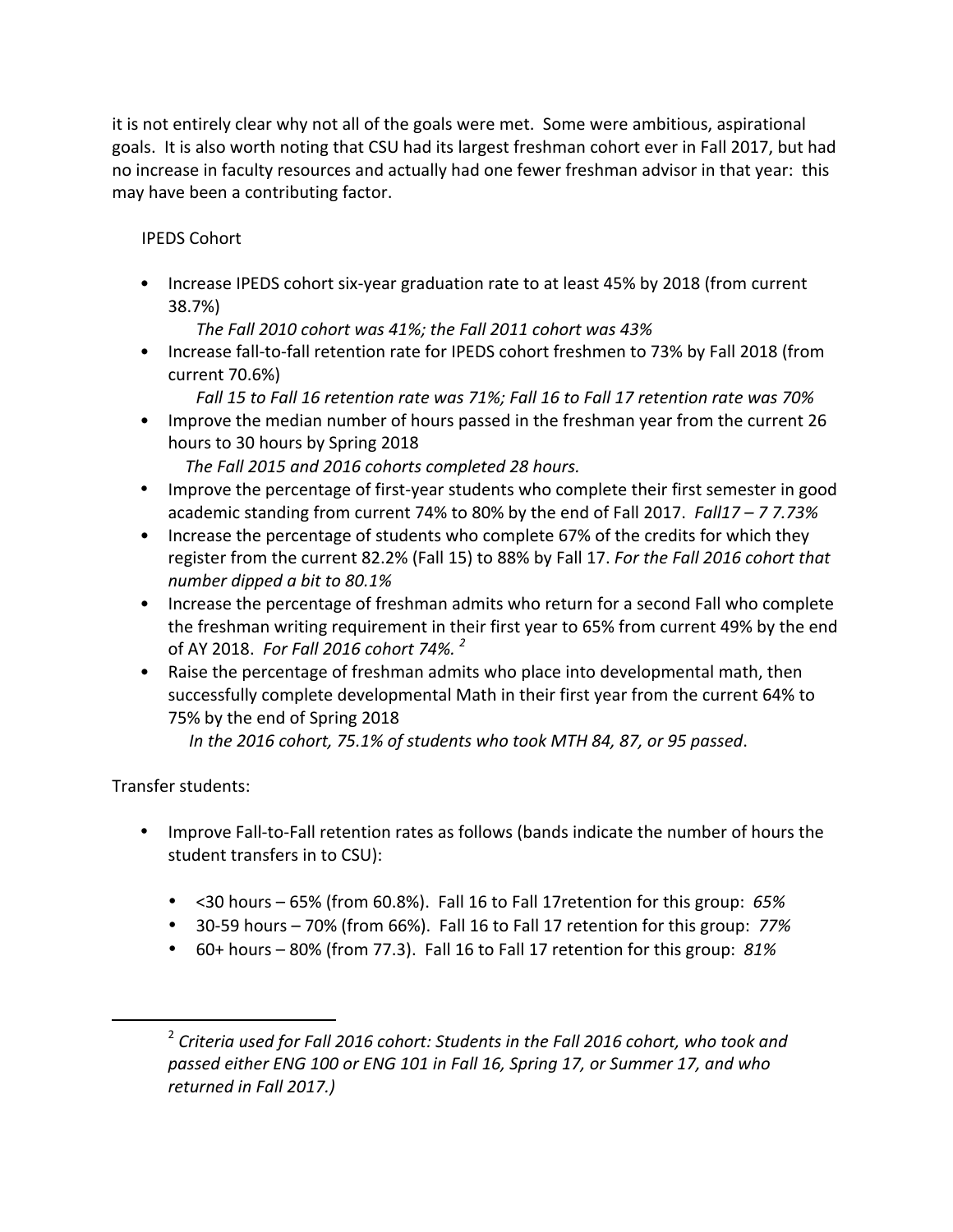• Reduce time to graduation for transfer students who transfer with 60 or more hours from 2.8 to 2.5 years. *Reduced to 2.7 years as of summer 2017*.

# **4. Updated Completion Goals for 2018-20**

*Overall completion goals for IPEDS cohort students:*

6-year graduation rate for IPEDS Cohort - 47% by 2020

Fall-to-Fall retention rate for IPEDS Cohort - 75% by 2020

**Other student success goals for IPEDS cohort students** 

- Improve the median number of hours passed in the freshman year from the current 28 hours to 30 hours by Spring 2020
- Improve the percentage of first-year students who complete their first semester in good academic standing from current 77.3% to 80% by the end of Fall 2019.
- Increase the percentage of students who complete 67% of the credits for which they register from the current 80.1% to 88% by Fall 19.
- Increase the percentage of freshman admits who take and pass either ENG 100 or ENG 101 in Fall and return for a second Fall from 74% to 80% by the end of AY 2020.
- Raise the percentage of freshman admits who place into developmental math, then successfully complete developmental Math in their first year from the current 75.1% to 78% by the end of Spring 2020
- Increase gateway course completion in first-year Math and English to 80% and 75% (respectively) by 2020 (2016-17 benchmarks are 76.7% and 68.5%, according to ODHE data). Reduce the gap between Black and White students in gateway Math completion by 10 points (gap was 23 points in 2016-17). There is no racial gap for gateway English completion at CSU.

#### *Completion Goals for IPEDS cohort subgroups:*

1. 2013 and 2014 Cohort Graduation Goals

In order to meet overall completion goals, CSU will need to target the remaining students from the two IPEDS cohorts scheduled to graduate in 2019 and 2020.

The goal is to achieve a 47% 6-year graduation rate by 2020, with an intermediate goal of 45% by 2019. To do this, the following needs to happen:

• To achieve a 45% Fall 2013 Cohort 6-year graduation rate: 778 Graduates are needed. 550 have already graduated, so 228 more are needed. 312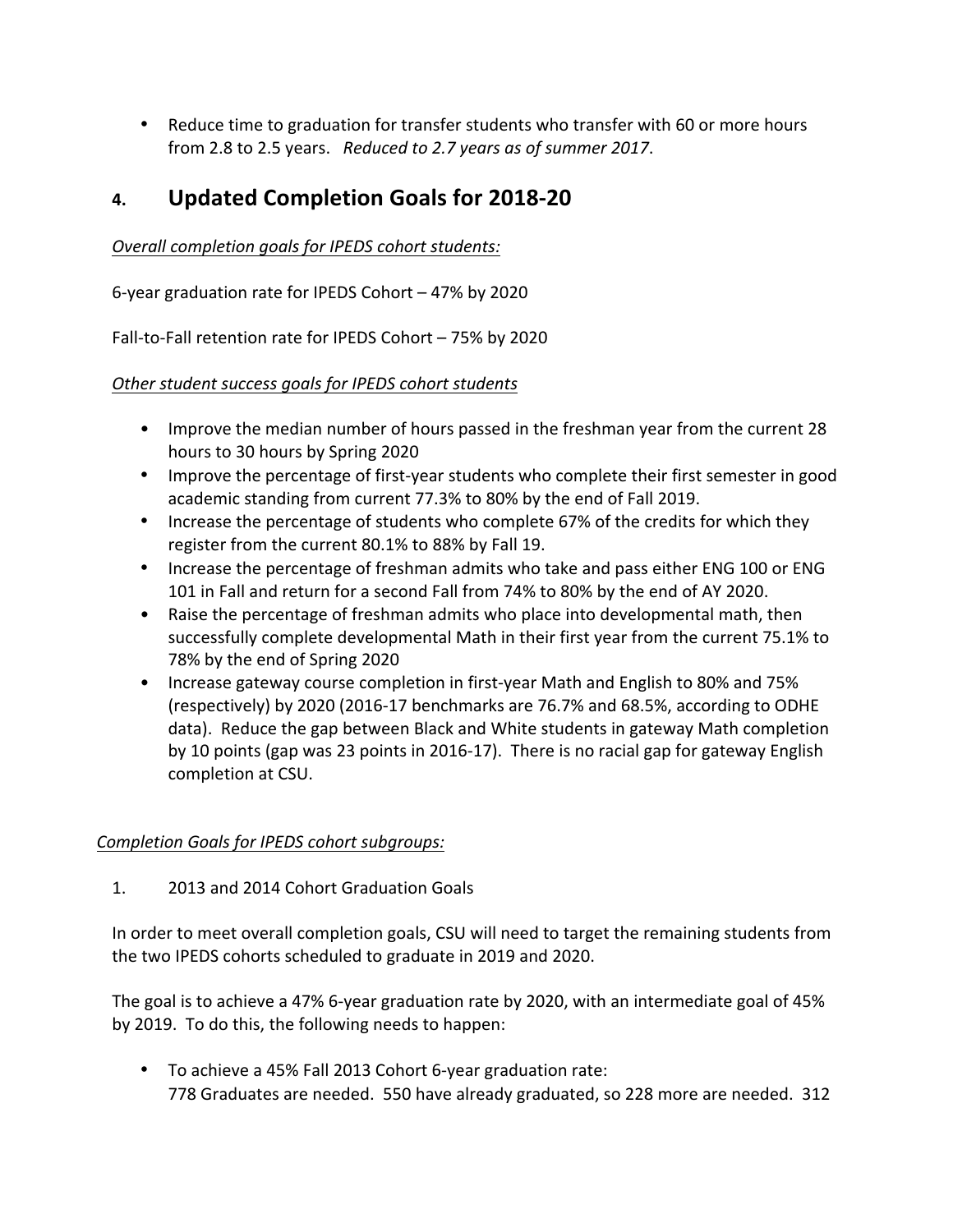of the cohort are still enrolled, 278 of them have senior standing. To reach the target, 73.1% of the remaining cohort will need to graduate in AY 18-19.

• For a 47% Fall 2014 Cohort 6-year graduation rate: 734 graduates are needed. 98 have already graduated, so 636 more are needed. 716 of the cohort are still enrolled, 701 of them have junior or senior standing. To reach the target, 88.8% of the remaining cohort will need to graduate by the end of AY 19-20.

Note: the goals are theoretically achievable. However, these are *much* higher yields on the remaining cohort students, requiring very successful interventions designed to improve graduation rates among the remaining cohort students. A series of interventions is described later in the report. It is also possible that a few stop-outs might re-enroll and complete their program, reducing the number of currently enrolled students who need to graduate to make it possible to reach the targets.

2. Retention Rates

In order to improve fall-to-fall retention rates, and completion rates on a longer-term basis, CSU is undertaking both a series of new interventions aimed at all IPEDS cohort students and a series of interventions targeting specific subgroups of this population for whom outcomes have been particularly concerning. The two targeted populations are:

- a. Underrepresented minority students (URM).
- b. Students who place into developmental coursework in English, Mathematics or both

The overall goal is to increase IPEDS cohort retention to 75% by 2020. To achieve this goal, CSU has established the following goals for targeted subgroups. The projected improvements are to be achieved for the Fall 2019 cohort (so retention means retention to Fall 2020):

- Increase *African-American* retention from 53% to 57% (+4)
- Increase Latino/Latina retention from 64% to 68% (+4)
- Increase *developmental* retention from 58% to 63% (+5)
- In addition, CSU will need to increase overall *non-URM* retention from 74% to 77% (+3)

#### *Completion goals for transfer students:*

Since transfer students represent a very significant portion of CSU's undergraduate student population, success targets have been established for them as well. Since there is no consensus as to how to measure graduation rates for transfer students, and since they enter CSU with varying numbers of hours earned, CSU has focused primarily on establishing retention goals for transfer students, based on the numbers of hours they transfer in.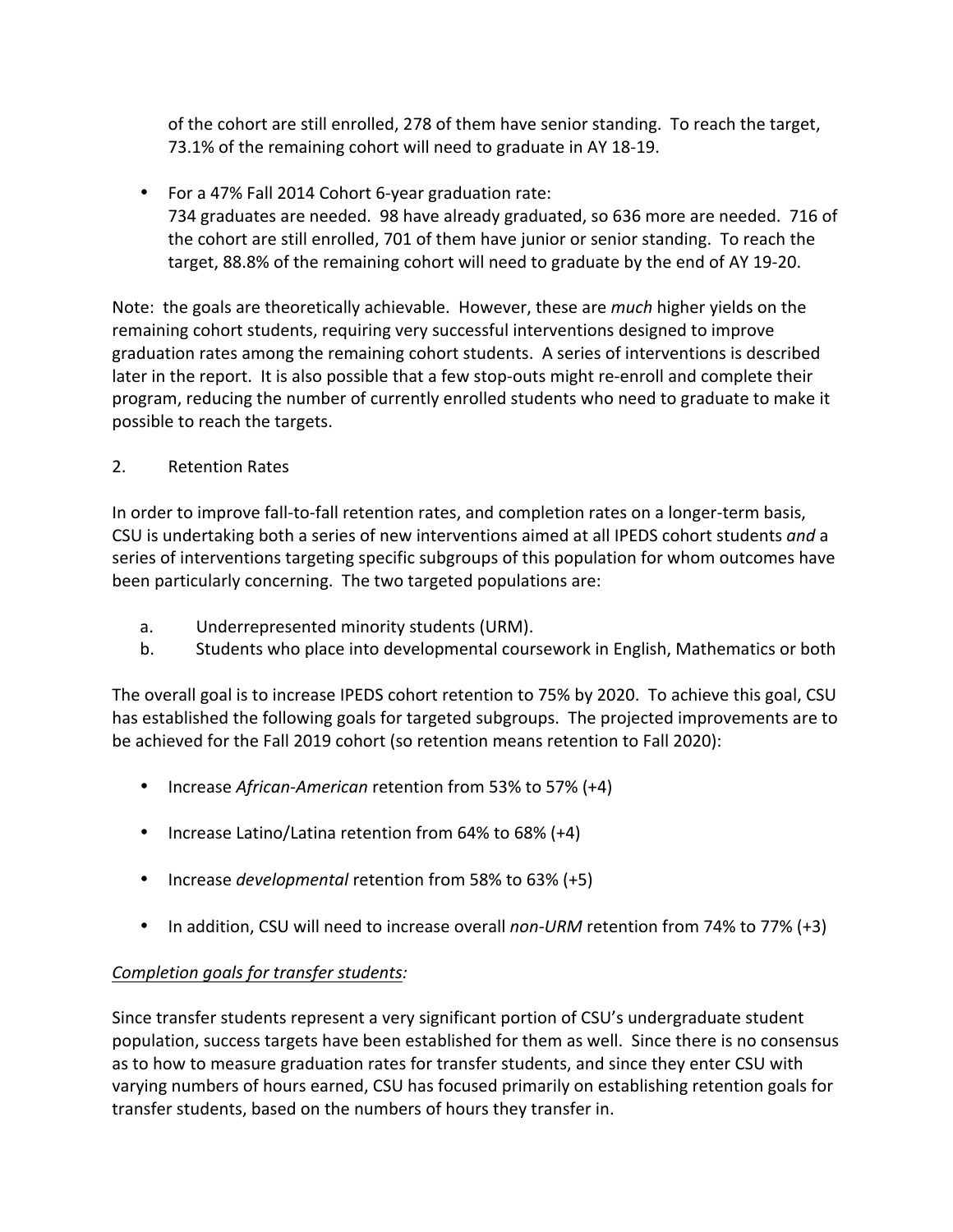• Retention goals for transfer students (banded by number of credit hours students transfer in):

<30: 68% 30-59: 80%  $60+: 82\%$ 

• Reduce time to graduate for transfer students with 60+ transfer hours to 2.5 years (goal not yet met from previous plan)

# **5. Completion Strategies**

Cleveland State University's original College Completion Plan noted that the University had been working for several years to address the problems that have historically led to low retention and completion rates. The plan described initiatives already in place and others planned for the immediate future. These initiatives were intended to address well-understood barriers to completion by:

- Overcoming the negative consequences of developmental coursework (low success rates, low numbers of college credits earned after the first year)
- Providing support for students whose high school preparation for college is weak
- Providing careful oversight for students who are at risk of going off track and who lack access to sources of advice and support
- Easing the transition of transfer students as they enter a new institution
- Identifying, support and encourage pedagogical approaches that match the needs of students
- Addressing the problem of student financial need

The various initiatives implemented prior to and during the period covered by the original plan have resulted in significant improvements in retention and completion rates at Cleveland State University. For example, Fall-to-Fall retention rates for first-time, full-time freshman admits improved from 63.7% for the Fall 2009 cohort to 69.8% for the Fall 2016 cohort. Graduation rates have also trended up; six-year graduation rates for first-time, full-time freshman admits have risen from 29.8% for the class admitted in Fall 2004 to 43.1% for the class admitted in Fall 2011. The projected rate for the Fall 2012 cohort is at least 44%.

In recognition of the breadth of its initiatives, and the measurable success that resulted, Cleveland State received an Excellence and Innovation Award in the Student Success and College Completion category from the American Association of State Colleges and Universities (AASCU) in Fall 2015. CSU also was a finalist for the Association of Public and Land-Grant Universities' (APLU) Project Degree Completion Award in 2016 and was selected to participate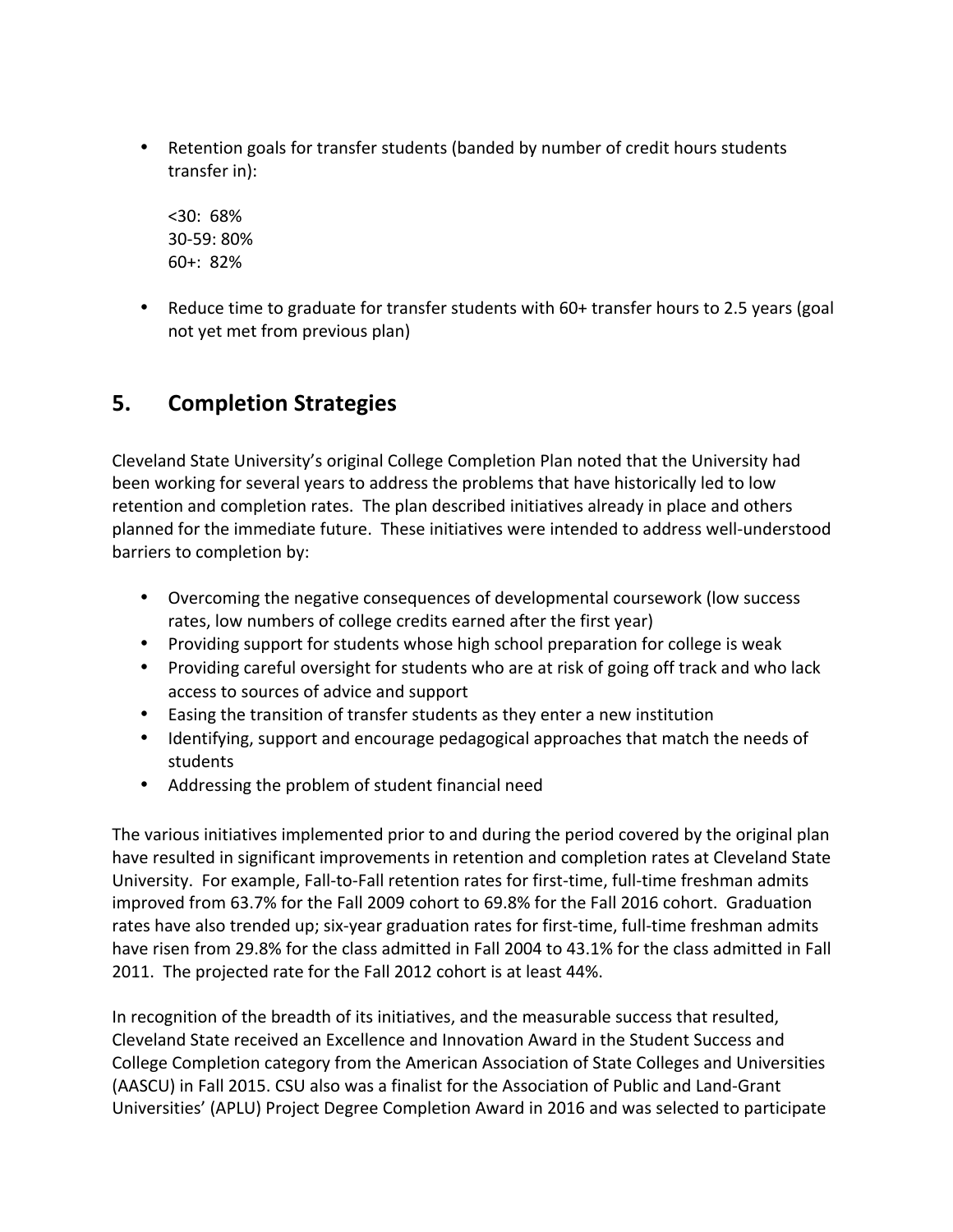in AASCU's Reimagining the First Year project, which has supported a number of the first-year reforms described in this plan.

Although much progress has been made, much work remains to be done. In recognition of this reality, CSU has added a number of new initiatives to the ongoing work described in the previous plan. The sections that follow summarize ongoing initiatives and identify and describe both new and planned initiatives for 2018-20.

For this biennium, CSU has added to its broad-based completion and retention initiatives a set of targeted efforts focused on three student subgroups: IPEDS cohort students from the 2013 and 2014 cohorts; new cohort students from under-represented minority groups (URM), and new cohort students who place into developmental English and/or Math. These groups were selected for special attention because raising the graduation rate for 2019 and 2020 requires a focus on the remaining students in the cohorts scheduled to graduate in those years and because raising overall retention rates requires a focused effort to improve outcomes for subgroups of students whose retention rates are significantly below average. URM and developmental students were identified as the two most important groups in this category.

#### **Current Completion Strategies**

Cleveland State University has *already* undertaken a number of steps to enhance student success and to speed progress towards degree completion:

#### **1. Increase Success in Developmental and First Year Mathematics Courses**

- a. Developmental Mathematics: For students with an ACT Math score of less than 22 or for students who place into Developmental Mathematics (MTH 87 Basic Algebra), CSU adopted a Mathematics Emporium Model, beginning in Summer and Fall 2013. With a \$700,000 investment of CSU funds, CSU converted stacks on the second floor of the university library to a 130-station computer lab. Here students use software and videos to work through a 15-module curriculum at their own pace, slowing down to work on modules where their skills are weak and moving quickly through material with which they are already familiar. As a result, the pass rate in MTH 87 improved from 50% in Fall 2011 to 69% in Fall 2017. Students who complete MTH 87 are now passing college-level courses such as MTH 148 at rates similar to their college-ready peers.
- b. Corequisite math instruction: Supported by a Teaching Enhancement Grant from the Center for Faculty Excellence, the Math department initiated a program of corequisite math instruction in Fall 2016. Students who complete the self-paced MTH 87 in the Math Emporium within the first eight weeks of the semester are permitted to enroll, in the same semester, in a condensed version of Liberal Arts Math (MTH 116). This allows them to complete college-level coursework in their first semester. The pass rate in the condensed version of Math 116 has been at or higher than the pass rate for the conventional 15-week version of the course.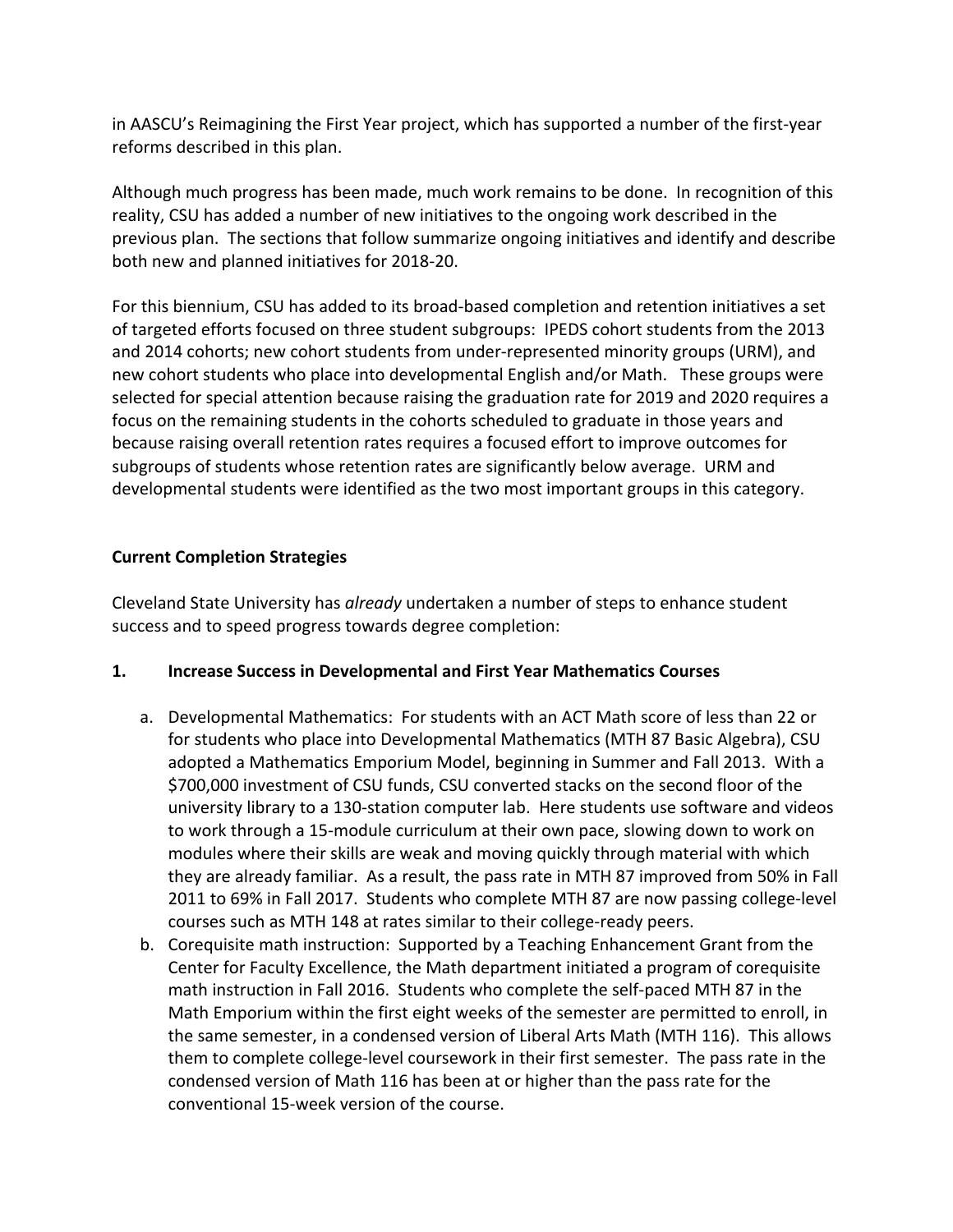- c. Precalculus Mathematics: Students whose degree program requires calculus, but who are not calculus ready as deemed by the placement test, begin their mathematics coursework in MTH 167 (Precalculus I). With \$875,000 funding from the National Science Foundation STEP program, CSU's Operation STEM program recruits 35 students for a two-week summer bridge program that provides mathematics review, study skill training, campus orientation, and STEM career information. Additionally, in the fall and spring semesters, ALL students taking Precalculus I & II are instructed with mandatory supplemental instruction lead by student peers (called STEM Peer Teachers) utilizing a Project Based Learning (PBL) approach. This program was launched in Summer and Fall 2013.
- d. Calculus Mathematics: For students whose degree program requires calculus and who place into Calculus I (MTH 181), CSU has replicated the efforts described above for precalculus. With funding from an NSF LSAMP grant, CSU runs a 40-student summer bridge program. In Fall 17, Mandatory supplemental instruction was offered in three sections of Calculus I and two sections of Calculus II; in Spring 18, it was offered in three sections of Calculus I and three sections of Calculus II.

## **2. Integrate Remedial and College-level Freshman Writing Education**

To decrease the number of students whose college careers are delayed by having to complete non-credit-bearing remedial English courses in their first semester, CSU enrolls qualifying students who place into remedial English in ENG 100. This course combines the curriculum of ENG 101 with remedial coursework. Students enroll in a 4-credit hour course that has the potential to result in their earning 3 hours of college credit. The ENG 101 syllabus is supplemented by remedial work and mandatory assistance from the Writing Center (with which students must meet on a regular basis). Students who earn a C receive 3 hours of credit and place into the second semester of Freshman English (i.e., ENG 102)

#### **3. Implement Intrusive Advising for Freshman Students with Early Warning System/Student Retention Software**

Since 2015, CSU has implemented intrusive advising for all freshman students to provide close monitoring as they transition to University, to facilitate communication between students and advisors, and to allow faculty to warn advisors about students having academic problems before the appearance of midterm or final grades.

These advisors have reduced caseloads, enabling them to monitor students more closely and to intervene with them in the event that they experience academic difficulty. They are provided with guidance as to which courses students should take to stay "on-track" and to increase the likelihood of academic success (Freshman Foundations advising protocols). They are supported by a student retention software system (Starfish) that allows students to make appointments with advisors on-line, promotes communication among advisors, professors and students, and provides a place for the easy storage and communication of notes about student progress. The system also enables faculty to raise "flags" regarding students who are not attending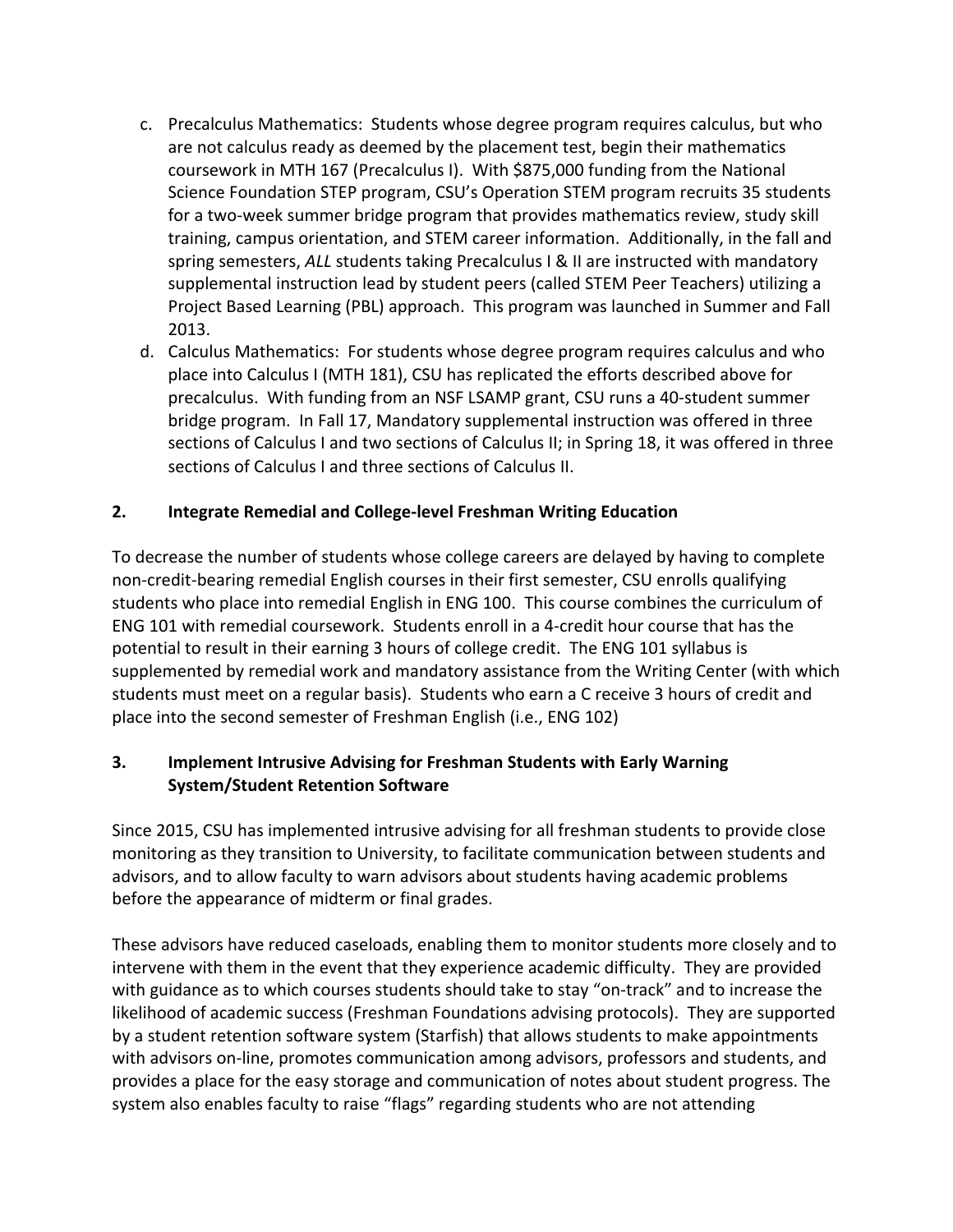consistently or are in academic difficulty and prompts advisors to intervene with students who are flagged. Holds are placed on all freshman students and withdrawals are discouraged by requiring students to receive advice prior to withdrawal and by new academic standing policies that sanction failure to make Satisfactory Academic Progress, not just low GPA.

#### **4.** Convert General Education Courses from 4 to 3 credit hour standard, reduce minimum degree requirement to 120 hours.

To reduce the total number of hours required for graduation, CSU In Fall 2014 adopted a predominantly 3-credit hour standard for its courses. It also mandated that 120-hour degree programs be the norm. Conversion to three credit hour courses reduces the number of credit hours students are required to complete for general education courses. For example, although the general education requirements specify 6 credit hours of mathematics, no math general education courses had been offered that totaled 6 hours, so students had to take 8 hours to complete the requirement. This change helps make possible the reduction in the graduation minimum to 120, since, in most cases, the general education and major requirements can be completed in 120 hours under a predominantly 3 credit-hour model.

## **5. Implement a Student-Centered Scheduling Model**

To provide registration options and produce a schedule of courses that supports student academic needs and removes barriers to degree completion, CSU has implemented a number of strategies:

#### Strategy 1 - Multi-term Registration

In Spring 2012, CSU became the first university in Ohio to allow students to plan ahead by allowing degree-seeking students to register for an entire academic year at one time. This is particularly important for Cleveland State students who balance taking courses with extensive family and work obligations. This long-term scheduling model allows students to schedule their academic courses for an entire year without altering the due dates for payment, which remain one week prior to the start of each term.

#### Strategy  $2$  – Course Waitlists

Beginning in Fall 2012, course waitlists have been implemented to provide a fair, systematic means for students to seek entry into courses that have reached capacity. Students can add themselves to waitlists for closed courses and are admitted, in order of their place on the waitlist, as space in the desired course becomes available. Course waitlists also provide the University with a better metric to monitor course demand. Weekly reports are generated for courses that have 10 or more waitlisted students and distributed to the academic departments. Where warranted and possible, additional sections are added to meet student demand.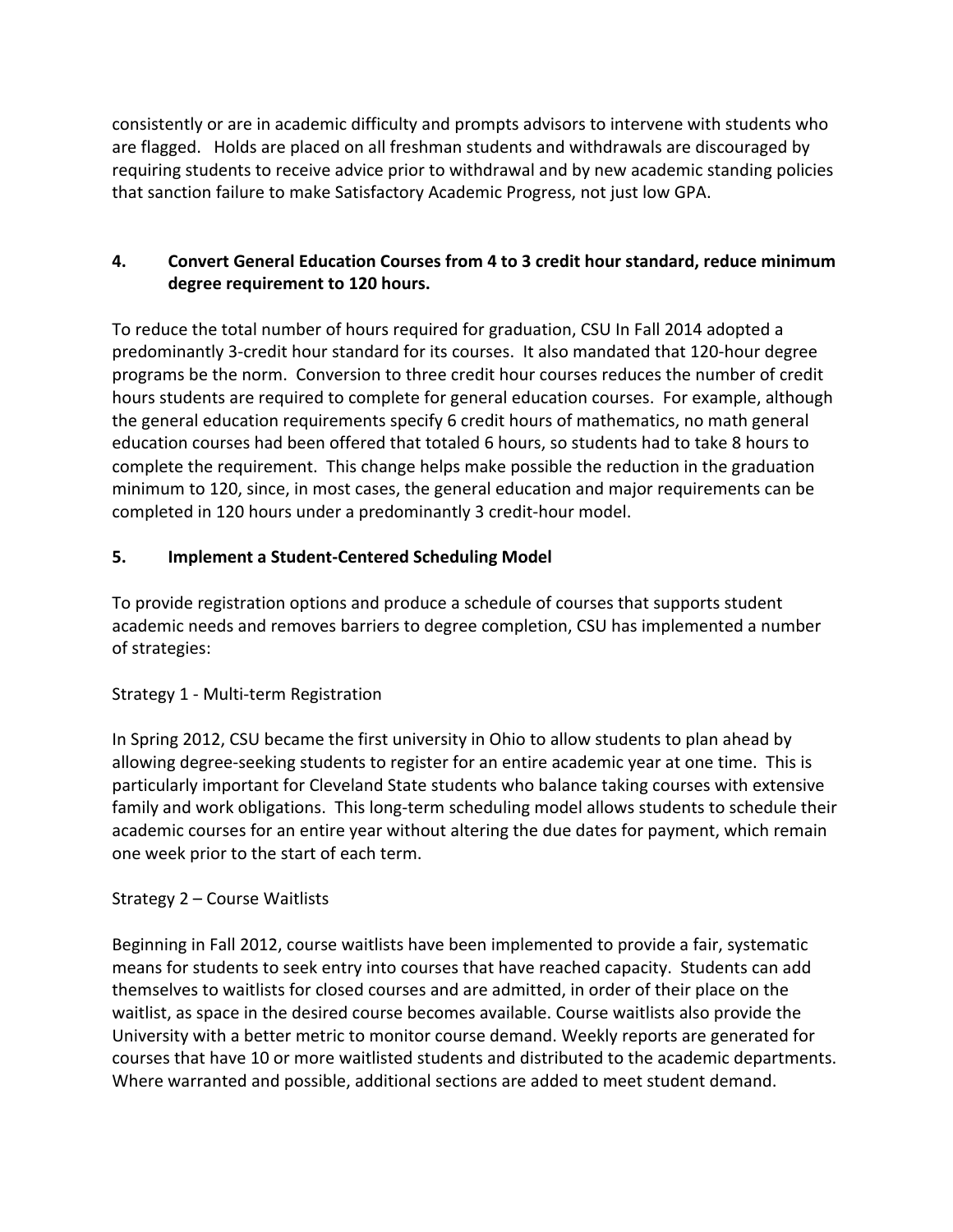#### Strategy 3 – Time Grid/ Course Scheduling Policy

To avoid situations in which the scheduling of courses prevented students from maintaining progress towards a degree, CSU put in place several policies beginning in the 2014-15 academic year:

- Registrar-administered policy that requires departments to spread course offerings across the standard scheduling week, decreasing the possibility of students' encountering course scheduling conflicts.
- Implementation of a new time grid and enforcement of standard time grid to prevent negative impacts on student scheduling options and classroom availability.

## **6.** Provide Support for Academic Success in Entry-level Courses

To address the low success rate among freshmen, CSU has invested in the expansion of academic tutoring on campus. Students now can receive tutoring in a range of subjects in TASC, the Math Learning Center, and the Writing Center. Many of these offices are linked to Starfish, enabling students to make on-line appointments. In addition, advisors can refer students who struggle to "success coaches" recruited and trained by TASC. Low success rate courses have been identified and provided with SI (optional "supplementary instruction") and SLA (mandatory "structured learning assistance") components led by student leaders who have regularly scheduled meetings outside of regular class time to supplement the instruction students obtain from the professor.

#### **7. Transfer Center/Coordinator**

In January 2015, CSU opened a Transfer Center to assist prospective transfer students seeking information about degree planning in the event that they transfer to CSU (evaluation of transcripts, exploration of degree options based on previous coursework and prior learning) and initial advising for new transfer students who either have not yet declared a major or are unsure about where to seek advice about the program they have selected. Prospective transfer students often have difficulty getting reliable, timely evaluations of their previous coursework, so they have difficulty deciding whether to transfer, at what point to do so, and what major to select upon transferring. The Transfer Center is staffed by personnel able to evaluate transfer credits, assess their prior learning, and advise students about degree options. This complements the existing efforts in Enrollment Services to recruit students interested in transferring to CSU.

In addition, students who transfer to CSU often wind up self-advising, either because they are unsure about their major program or have difficulty identifying the appropriate college office from which to seek advice. The Transfer Center provides a central, highly visible "first stop" for students, who can get advice about which majors to pursue, assistance with understanding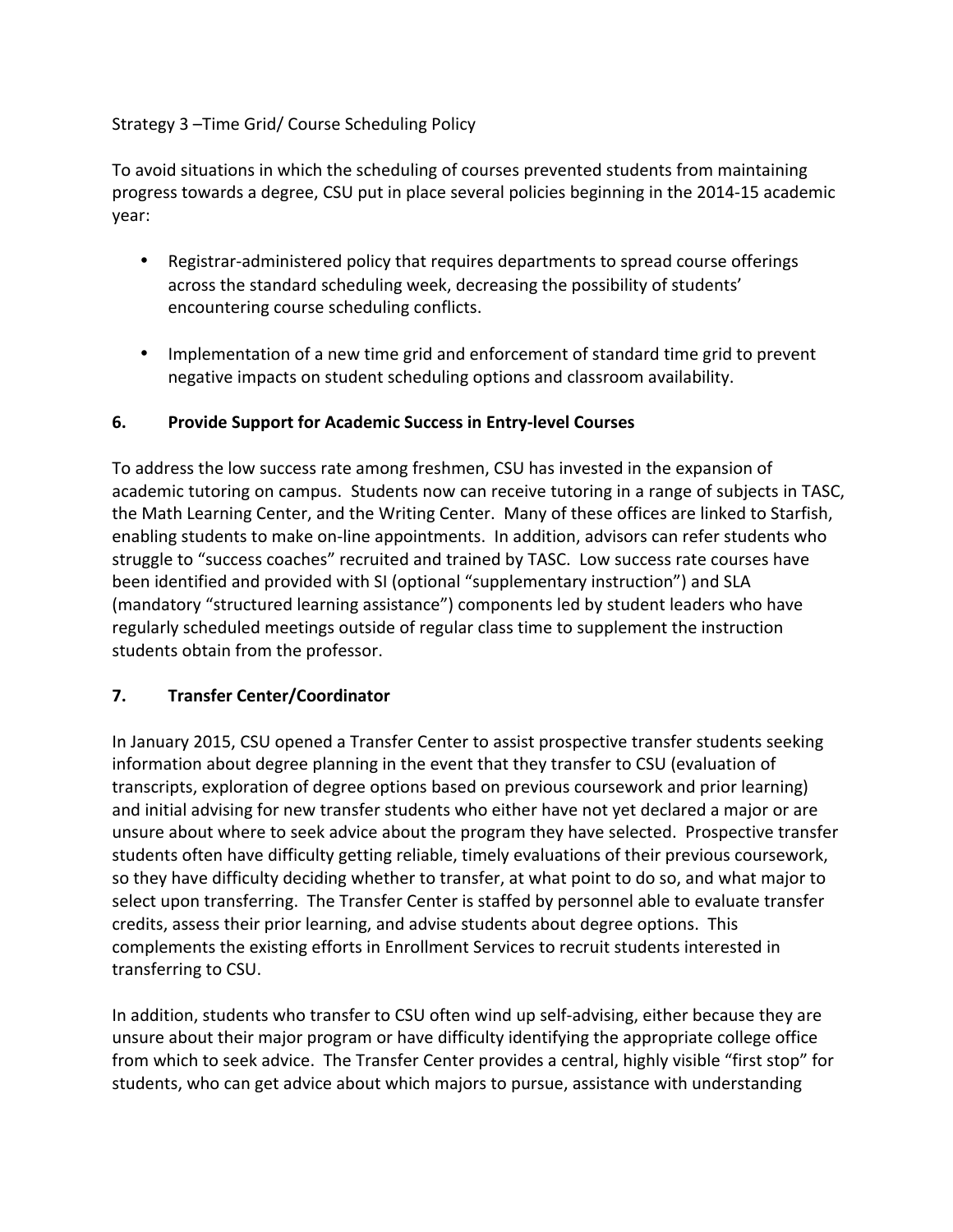general education requirements that apply to them, and help in identifying the appropriate college or faculty advisor, once they have selected a major program.

# **8. Educate Students About Financial Literacy**

In an effort to provide a more coordinated set of financial literacy programs, the Division of Enrollment Services now provides a number of outreach events in conjunction with Student Life and targets the ASC 101 classes each semester. These include efforts to educate students about the importance of making satisfactory academic progress. Students who withdraw from courses or fail to complete a semester add to their debt burden and are at risk of not graduating, reducing their chances of repaying their debt. Students also are required to create a PIN, which gives them access to an online financial literacy program (Great Lakes Higher Education Access Ready Program) where students and families can self-educate.

## **9. Pathways for Adult Students**

CSU has taken several important steps to ensure that adult students have easy access to efficient pathways to graduation.

CSU has in place a number of mechanisms by which adult students obtain credit for prior experience. For Veterans, CSU honors ACE recommendations for awarding credit to veterans and CSU staff are trained in reading joint services transcripts for the purposes of determining whether credits can be awarded. Veterans (and others) can also earn credit through the College Level Examination Program (CLEP) and DSST exams. Credit by exam options available on campus have been inventoried and are now listed on a single, easily located web resource on CSU's website. Veterans (and others) can also receive credit for prior experience by enrolling in a portfolio assessment program in the College of Urban Affairs. A goal for the future is to expand portfolio assessment to programs outside Urban Affairs.

Since most adult students are admitted to CSU as transfer students, programs that support transfer student success are particularly relevant to this population. CSU participates fully in the TAG and Ohio Transfer Module programs that benefit all transfer students in Ohio. Beyond that, however, CSU has been actively collaborating with community colleges in the region to develop efficient pathways for transfer students. CSU offers several BA and BS programs on site at Lakeland and Lorain County Community Colleges, eliminating the need for students to commute to the main downtown campus. In addition, CSU has worked with Cuyahoga Community College to develop aligned degree maps showing students how they can complete an Associate's and Bachelor's degree in eight full-time semesters (thereby reducing excess credit hours taken by transfer students). More than twenty aligned degree maps have been developed for CCC/CSU programs with several more in preparation. Work has also begun on a similar set of degree map alignments with Lorain County Community College and a meeting is planned to extend to the work to Lakeland Community College as well.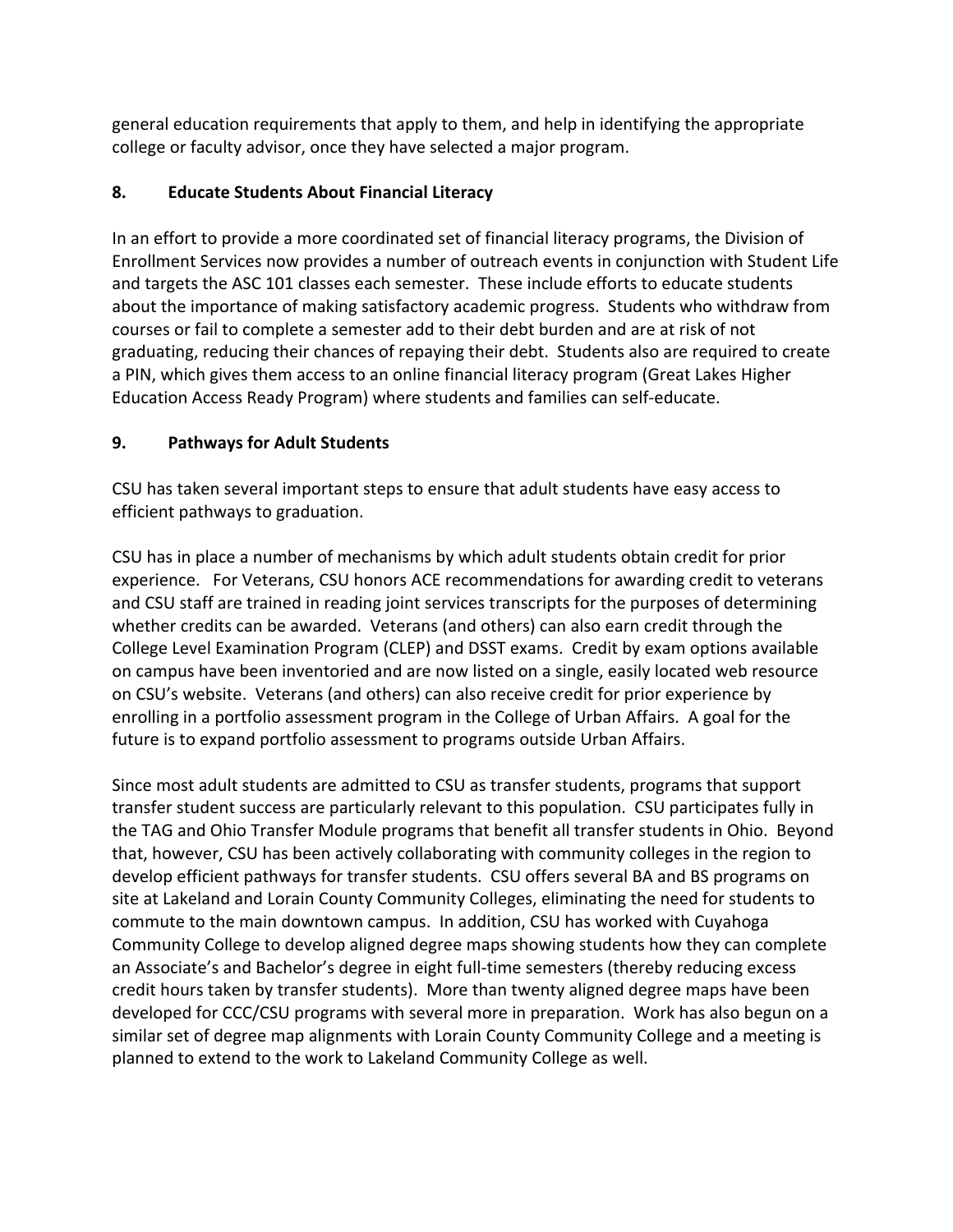#### **10.** Identify Pedagogical Methods that Promise to Improve Student Success in High Enrollment, "Gatekeeper" courses.

The Gardner Institute and others have emphasized the disproportionate role played in student success by a small number of classes in the curriculum. At most universities, there is a group of courses (perhaps as few as 30) that are taken by very large numbers of students, some of whom struggle to complete them successfully. Improving student performance in these courses can have a very significant impact on overall student retention and graduation rates across the university.

To incentivize faculty teaching high enrollment classes with poor success rates to explore alternative pedagogies that will enhance student success, the University has repurposed its Teaching Enhancement Awards to target this subset of courses. Beginning in Spring 2016, small teaching enhancement grants were offered to teams of faculty teaching high enrollment/low success rate courses. Successful proposals identify innovative teaching practices that promise to improve success rates in those courses. Grantees receive a small portion of the grant at the outset, with the balance to be distributed once the teaching innovation has been piloted at least twice. The first round of awards was made in Spring 2016 (two faculty teams received awards), and two additional rounds of two awards have now been completed.

## **11. Completion Grants**

In Fall 2016, to provide financial support to students who are near completion but lack the resources to afford their final two semesters of academic work, CSU applied for and received a grant from APLU to launch a completion grant program, entitled "The Last Mile." The grant supported the hiring of a graduate student worker to help coordinate the program in its initial two years. Under the program, students who are within two full-time semesters of graduation and who can demonstrate financial need may apply for support up to \$1200 per semester to help them pay remaining tuition costs. Students who receive awards also receive additional advising support and will be closely monitored to ensure that they stay on track for graduation. Although grant funding has now expired, the University continues to use Radiance funds to assist students who are near completion.

# **12. KeyBank Scholars**

In 2017, CSU received a large gift from the KeyBank Foundation intended to support the development of a targeted program supporting CMSD graduates attending CSU - the program is called KeyBank Scholars. The program provides cohort programming and intrusive advising modeled on the TRIO program for CMSD graduates attending CSU. All CMSD graduates entering CSU as freshmen are assigned to an advisor whose sole focus is on CMSD graduates. Freshman admits who continue at CSU eventually acquire a college advisor, but continue to have a relationship with the CMSD-focused advisor throughout their college career. Transfer students who graduated from CMSD also have a link to the CMSD advisor, in addition to their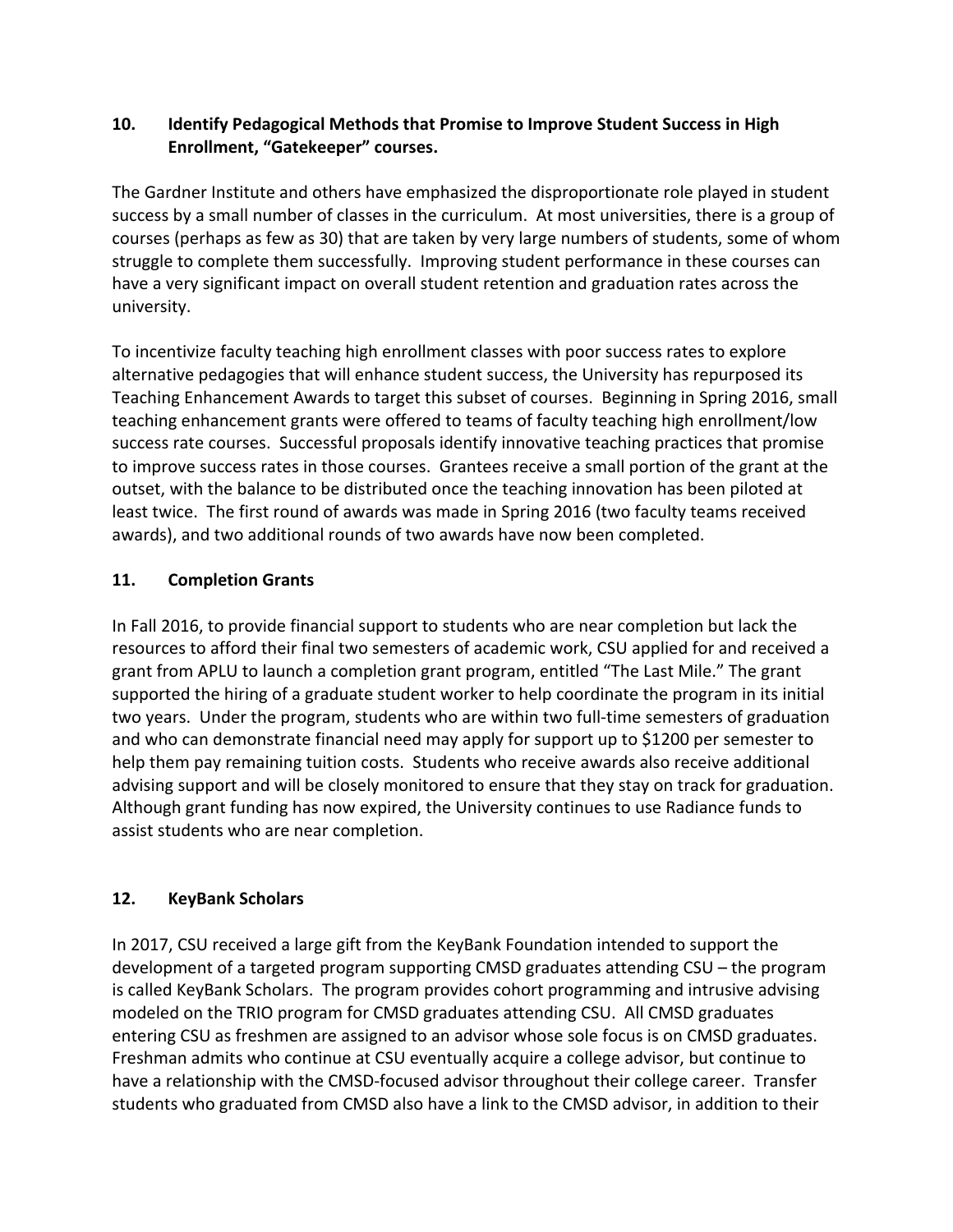normal college advisor. The CMSD advisor(s) serves as a continuous point of contact for CMSD graduates, monitors students' progress, and refers students to support services as needed. In addition, admitted freshmen have routine access to success coaching, assistance in finding oncampus employment, and receive a book scholarship if they participate consistently in program activities. The CMSD advisor(s) organize a range of activities for CMSD graduates, including events to introduce them to campus services, social events, opportunities for community involvement, and joint events with TRIO and other programs on campus

In addition, CMSD graduates admitted as freshmen are eligible to participate in the University's summer program, STEP. This provides incoming freshmen with the opportunity either to complete developmental coursework, or, if they are college-ready, to complete up to 7 credit hours of college-level work, thereby accelerating their progress towards a degree. Substantial scholarship support is available for participants, making this a very low cost way to get an early start on a college degree.

#### **13. Wrap-Around Services**

Some students struggle in university because they face non-academic obstacles to persistence and completion. CSU has moved to implement programs intended to address non-academic obstacles to persistence and completion. Areas of need include, but are not limited to:

- Food insecurity
- Counselling services
- Disability Student Services
- Affordable housing
- Access to Health care/Health Insurance
- Access to child care services

The two most important programs providing this kind of support to students are;

i. Lift-Up Vikes! Resources Center and Food Pantry: The pantry program allows any CSU student who is currently enrolled in at least one credit hour to receive free food and personal items weekly. The program is accredited by the Cleveland Food Bank (CFB), and since its inception in 2016, has served nearly 800 unique students. The pantry has averaged over 300 shoppers a month in 2018. All non-perishable food items in the pantry are purchased the CFB using donated funds through the CSU Foundation. CSU receives all perishable items from the CFB for free because we are a public, non-profit entity, which helps reduce our costs. Additional (limited) resources of support are available to help housing insecure and homeless students.

ii. CARE Team: The CARE (Campus Assessment and Response Evaluation) Team is comprised of staff from around the University and led by the Division of Student Affairs to address concerns of safety and overall well-being of community members. Team members receive reports from throughout the University about students, faculty and staff of various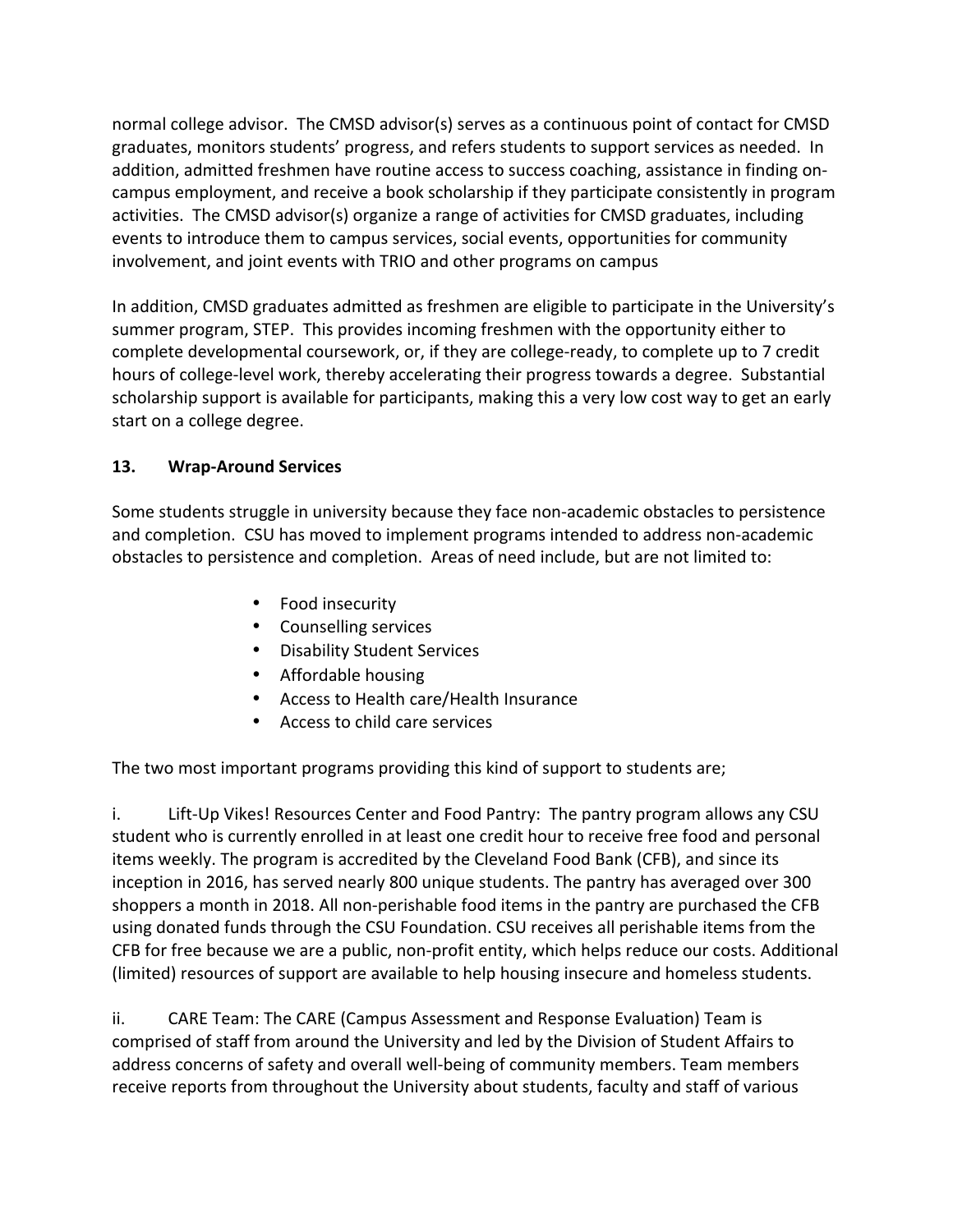levels of concern and crisis. Team members document, assess and refer to appropriate internal services or outside agencies. Students of concern are tracked and monitored to assist with retention. In the 16-17 academic year, CARE Team received 470 reports, which comprised 425 individual students and 3 faculty/staff members and 64 medical transports from campus.

## **14. Transfer student supports**

a. Assign transfer students who transfer in fewer than 30 hours to the First Year Advising office. Historical data indicate that these students succeed at rates comparable to or lower than first-year admits. To ensure that they are carefully monitored and benefit from "intrusive advising" services, these students are assigned to the First-Year Advising office even if they have a declared major.

b. Mandatory advising for transfer students: beginning in Fall 2017, CSU instituted mandatory advising for new transfer students. The discovery that a significant minority of transfer students self-advised upon admission led to this requirement. The goal is to ensure that transfer students are guided towards an appropriate major, construct a plan for graduation, and are aware of support services available to them. Advisors can also assist the student if there are problems with transfer credits.

c. Earlier transfer orientations: responding to data indicating that transfer students who register late (within 4-6 weeks of the beginning of a semester) are less likely to persist, CSU created several "early" transfer orientations for new transfer students seeking to enroll for Fall 2017. The goal is to encourage students to enroll earlier so that classes they need are not closed and so that they have adequate time to integrate to CSU.

# **Enhanced Completion Strategies for 2018 - 2020**

As indicated above, CSU is undertaking a variety of initiatives intended to continue the progress already achieved in improving retention and graduation rates for its undergraduate student population. These are listed below. The first group of initiatives includes a variety of broadbased initiatives aimed at all students, or all freshman or transfer students. The second group includes initiatives focused on the target groups of students identified above.

# A. Items focused on general student population

• Implement graduation coaches and enhance wrap-around services for high-risk students. With an eventual goal of recruiting a cadre of graduation coaches, CSU will pilot a program in AY 2018-19, targeting a small group of high risk students, who will be assigned a graduation coach (in addition to regular academic advising) who will monitor the students' progress, serve them as a resource, and provide assistance and support to resolve various academic and non-academic issues for the students. The pilot will be assessed after the first year and, if it is deemed to have been successful, scaled up to reach a larger number of high-risk students.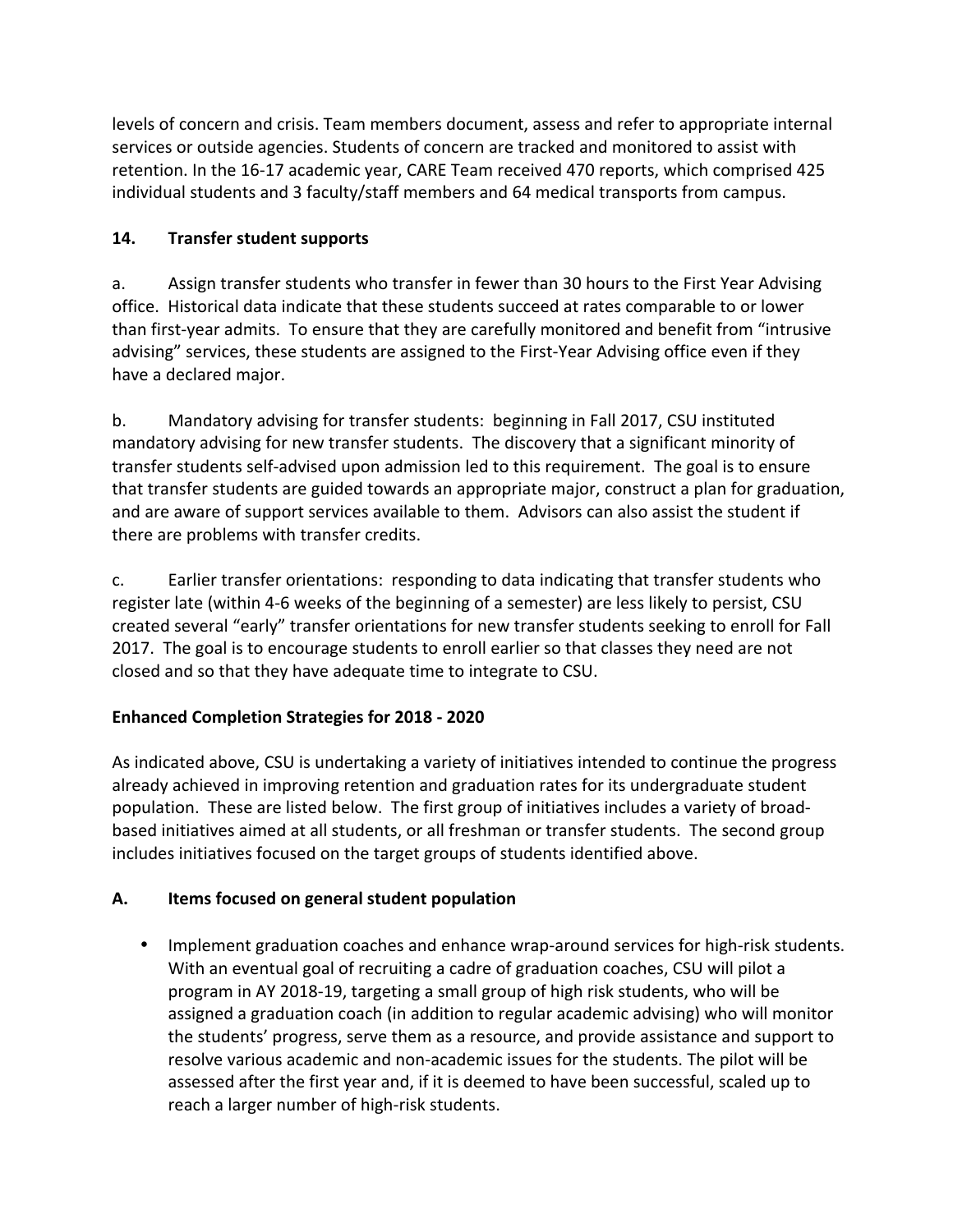- Construction of dashboard tracking key metrics to inform student success efforts. A subcommittee consisting of members of the Retention Roundtable and the Student Success Committee will work with Institutional Research to develop the dashboard and make it available before the end of AY 18-19. This will result in a regular cycle of reporting on key metrics so that the Roundtable and Committee can monitor progress, assess the effectiveness of existing programs, and use current data in the design of new initiatives.
- Retention Roundtable and The Student Success Committee will work with Institutional Research to identify better sources of data on students who leave CSU. In particular, the group will explore whether the information on individual students gathered by advisors and Campus 411 can be compiled into a comprehensive picture of student departures from CSU.
- Reboot of ASC 101 Introduction to University Life. The required freshman orientation course will be revised by the new Director of First-Year Experience, assisted by a Faculty Steering Committee. This work is already under way. The goal is to make the course more effective and to increase the number of full-time faculty members interested in teaching it (to increase the amount of student-faculty contact in the first year, something that has been shown to be an important driver of improved retention). Portions of the current course will become part of an on-line summer orientation program (Cleveland State Compass) designed to provide them with crucial information prior to arrival on campus and to strengthen their relationship with CSU prior to arriving on campus. Peer mentors will be added to some sections of ASC 101; the peer mentors will be paid student workers (funding comes from a gift from PNC bank) and will serve as a second point of contact for students in ASC 101. The goal is to have a peer mentor in all sections by 2022. Finally, special sections of ASC 101 have been created for undecided students and for students aspiring to highly selective health programs (e.g., Nursing, Physical Therapy). These will be led by a faculty member who will spend portions of the class helping students with direction-finding (choosing a major, exploring alternative pathways, etc.). Undecided students and students who are unsuccessful in gaining admission to their intended major are at increased risk of not completing their degrees, so early interventions with these students around direction-finding and alternative pathways are important to improving retention and graduation rates.
- Implementation of My Majors software that will enable students to evaluate the relationship between various majors and their own interests, personality, academic achievement and aptitude as well as obtain information about career opportunities in various major fields. Students will take the assessment prior to their arrival on campus to reflect on their major choice, as well as during the first year of their studies. All undecided students as well as students changing majors will continually be encouraged by their advisors to take the assessment. NSF has reported that increased persistence results from actively engaging students to reflect on their major choice in this way.
- Participation in the grant-funded, statewide Strong Start to Finish Program, which is intended to increase the percentage of students who complete college-level requirements in English and Math in their first year of college. One focus will be on expanding corequisite education options in Math and on fully implementing universal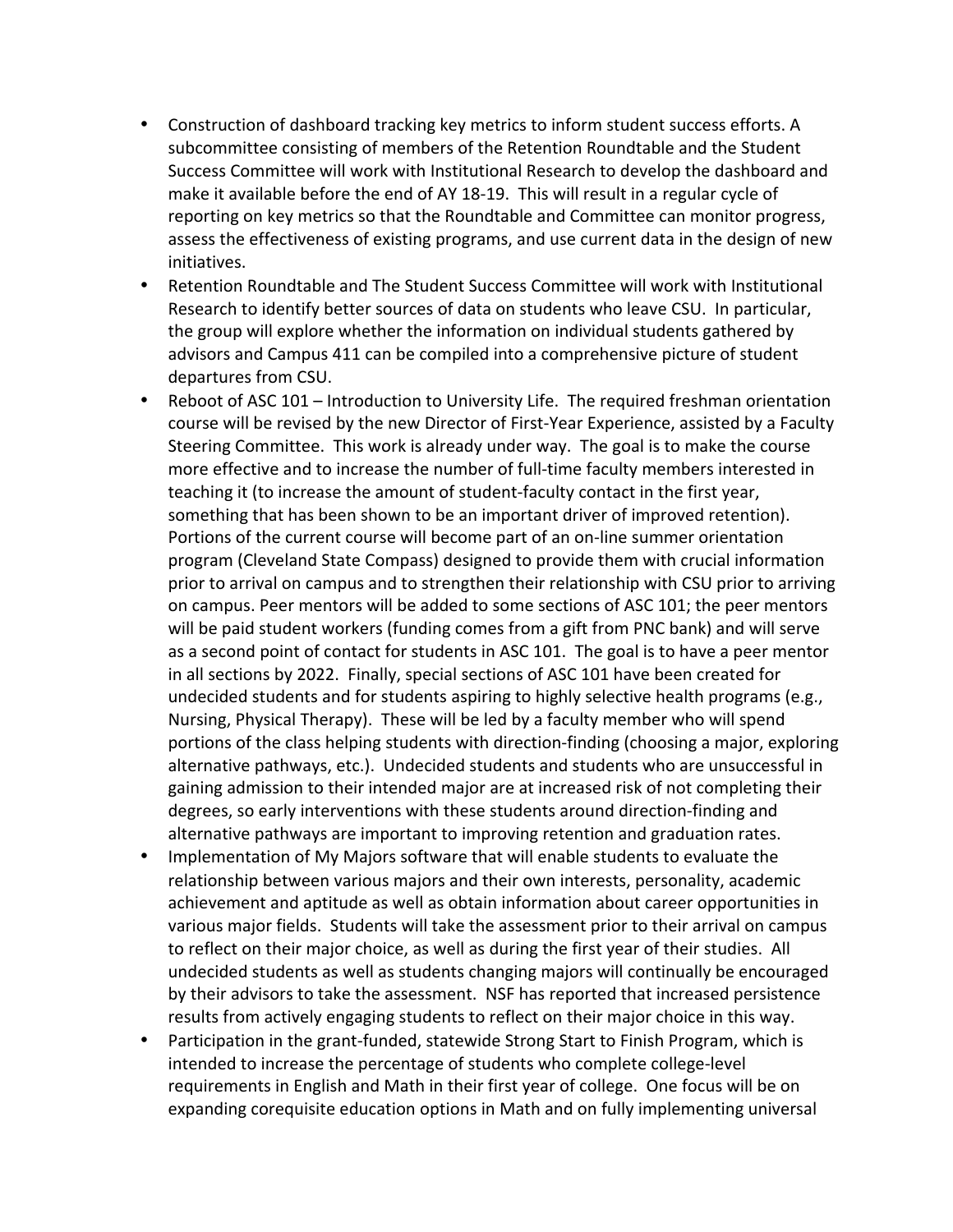corequisite education in English (see details in section on Developmental students below). A review of placement practices will also be undertaken and appropriate revisions undertaken. Research reported to the Strong Start to Finish program shows that improved placement practices have been found to be one of the most effective methods for improving outcomes in corequisite courses.

- Targeted effort to improve outcomes in Gateway courses. The existing Teaching Enhancement Awards (which target Gateway courses) will be complemented by a project in which the Retention Roundtable and the Student Success Committee will share data on success rates in gateway courses with departments. A set of course has been identified using data from Institutional Research and Civitas Illume Courses. These data will be sent to the departments involved, who will be invited to have a follow-up discussion with The Center for Faculty Excellence and/or members of the Student Success Committee. The goal is for programs to develop a plan for improving outcomes as a result of these discussions.
- Sustain the DASH emergency grant program beyond the second year of grant funding. In AY 2017-18, CSU received a grant from the Great Lakes Foundation to provide emergency grants to high-need students who experience financial emergencies that don't involve tuition bills. Great Lakes' data indicate that such financial emergencies frequently derail student careers and that small grants can often help them stay in school and complete their degrees. In the first year of funding, the DASH program provided more than 150 CSU undergraduates with emergency grants of up to \$1000 to assist with rent, utility bills, car repairs and other non-academic problems. CSU's grant ends in Summer 2019. The DASH project team will work with the CSU Foundation and senior administration to identify sources of funding to sustain the program beyond that point.
- ReConnect to College: In 2017-18, CSU received a grant from APLU/USU to build a collaborative program with College Now Greater Cleveland designed to reach out to "stop out" students and encourage them to complete their degrees. CSU provides College Now with lists of stop-out students; College Now contacts them on behalf of CSU, increasing the likelihood of student response (since they do not fear that College Now is seeking to collect on a bill). College Now assists students with financial and other obstacles to re-enrollment; they then refer the returning students to the CSU Transfer Center, who provide intake advising, refer students to campus services, and monitor their progress during the first year. Extension funding has been applied for  $$ this would add a collaboration with an area employer to identify stop out students who should be contacted. Whether or not funding is received, the program will be sustained; the Division of Academic Programs will work with the Provost's office and the CSU Foundation to identify sources of funding.
- Revise guidelines for retaking of classes to increase the likelihood of successful completion, reduce the amount of wasted effort in which students engage. The Division of Academic Programs will work with the Registrar and the Faculty Senate Admissions and Standards Committee to develop guidelines for limiting the number of attempts a student can make to complete a course and to develop a mandatory contract for a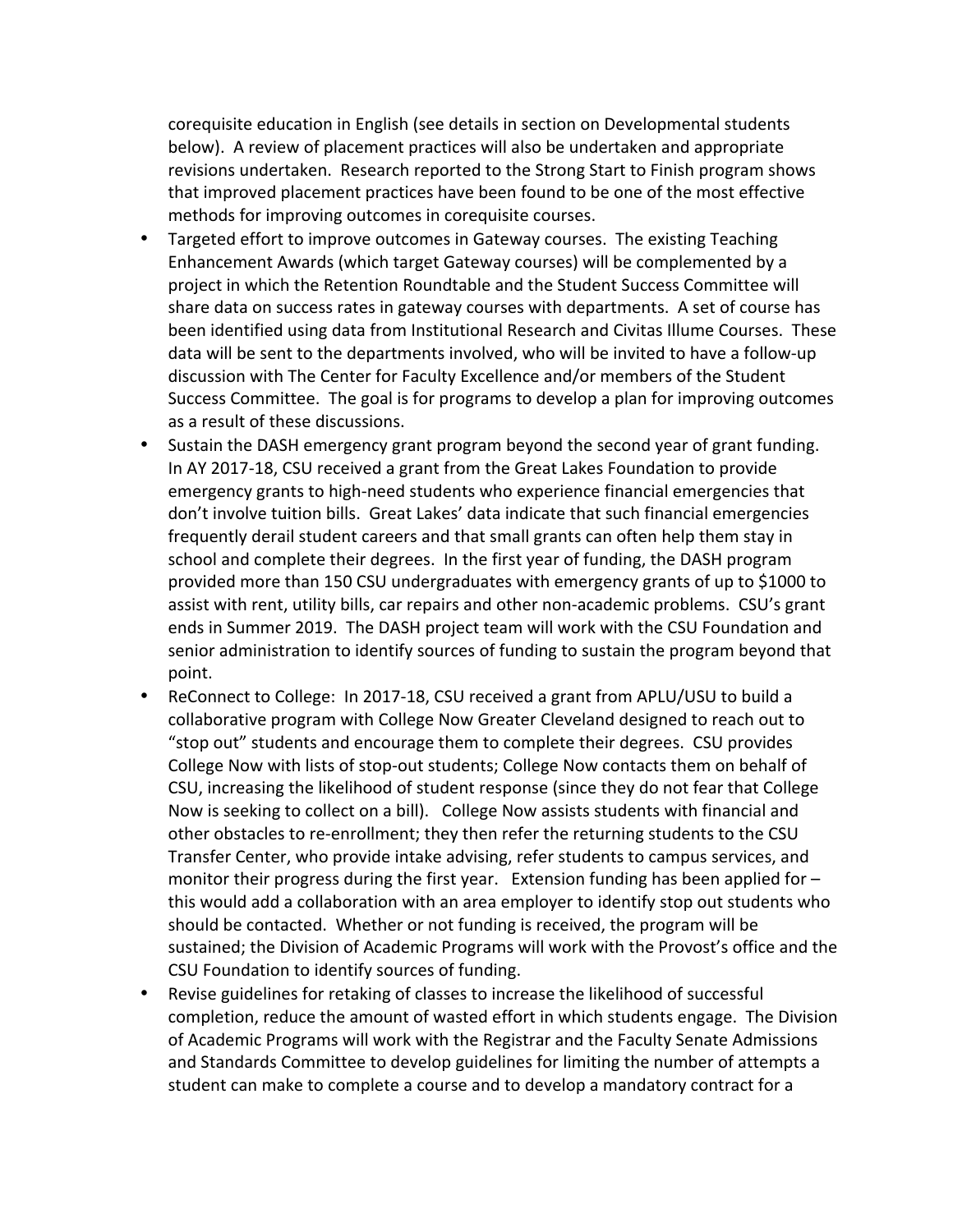student who retakes a class - the contract will describe the activities the student will commit to in their effort to be successful in retaking the course.

- Identify and implement a digitized degree mapping tool to track student progress towards graduation. A "best practice" adopted by many universities involves tracking student progress on degree maps. Advisors (and students themselves) monitor student progress by reviewing the completion of semester-by-semester degree maps that specify what courses students should complete each semester. When a student fails to complete key courses, or strays from the degree map and takes courses that are not specified, this can be an early indicator that the student is losing momentum or is 'off track.' A digitized degree map allows for the easy, early identification of such students so that advisors and other support staff can intervene to provide assistance. CSU currently lacks a digitized degree mapping tool  $-$  the goal is to identify the best available degree mapping tool and implement it so that it can be in use by AY 20-21.
- Utilize data on the undergraduate student population generated by Institutional Research and Civitas Illume to develop target interventions designed to promote undergraduate retention and graduation
	- $\circ$  Use Civitas Illume to identify "success scores" associated with each student. These scores are calculated by using historical data on student success to identify student characteristics associated with persistence. Informing advisors of the success score of the students assigned to their caseload can enable them to identify students in need of particularly close attention and additional support. This practice is already in place - student success scores on each undergraduate are available to advisors in Starfish.
	- $\circ$  Use Civitas Illume Courses and data from Institutional Research to identify courses that are particularly critical to student success and inform faculty, staff and students. As indicated earlier, most universities have "gateway" courses that play a disproportionate role in determining whether students will succeed. Knowing which these courses are and working to improve pedagogy in them, providing additional support (such as supplementary instruction), etc. can have a significant effect on retention and graduation rates. As indicated earlier, CSU has already begun a project to share data on gateway courses with instructors with a view to encouraging better pedagogy and identifying areas where additional support may be needed.
	- $\circ$  Use Civitas Illume Courses to identify course grades associated with student success. In some cases, a grade of C may not indicate that students are on track to graduate. For example, data drawn from Civitas Illume indicate that a student who earns a C in College English actually has a below average probability of graduation. Data such as these can be used to inform strategies to ensure that students master crucial material. For example, in CSU's College English courses, students and instructors are now told that the goal should be to earn a B in the course, and students whose initial grades suggest that they will not earn a B are referred to available support services, such as supplementary instruction and The Writing Center. In the next two-year period, CSU will use Civitas Illume and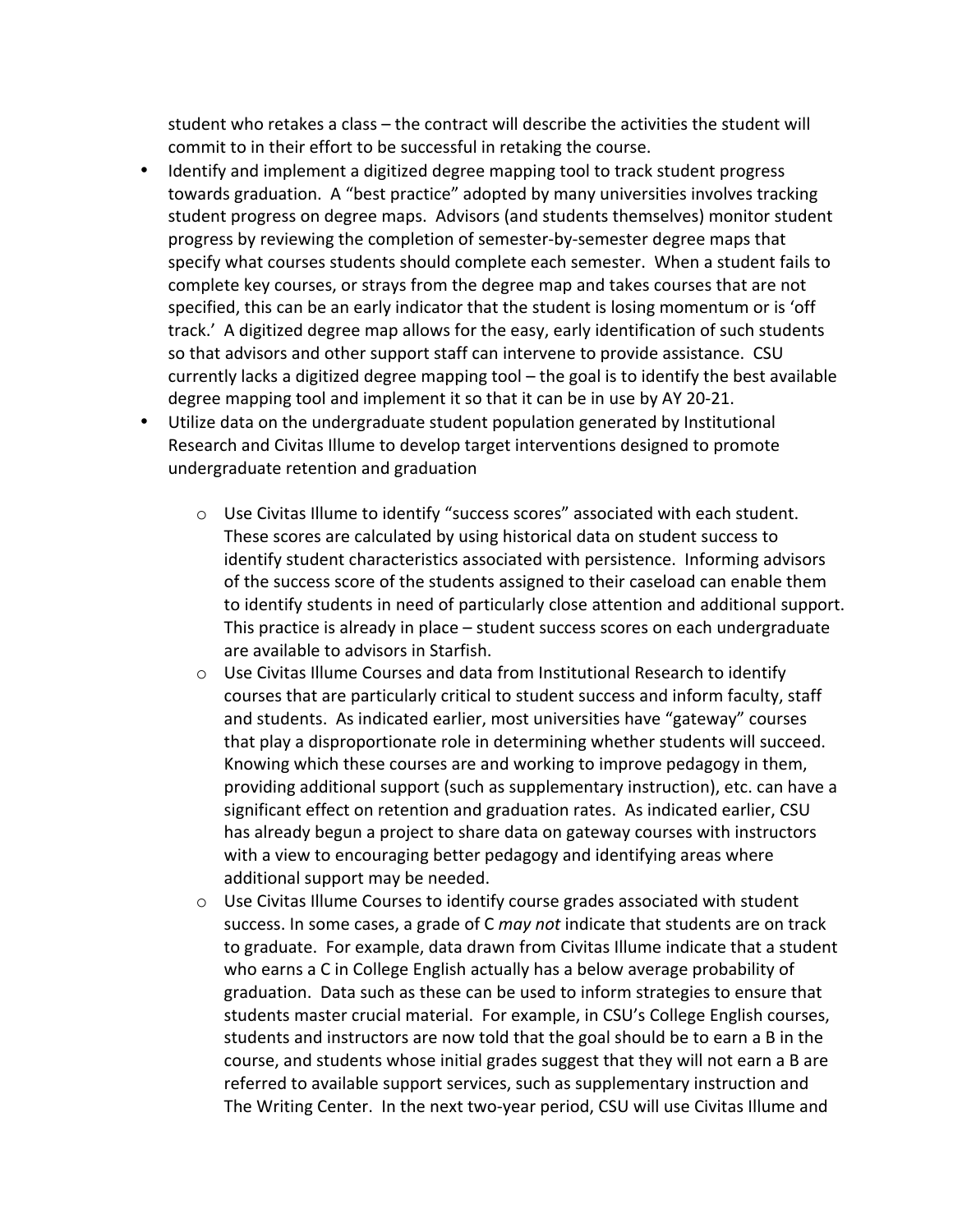data from Institutional Research to identify other important grade benchmarks in gateway courses and utilize them to develop appropriate interventions.

 $\circ$  Use predictive analytic data from Civitas Illume and other sources to identify groups of students who would benefit from "nudges" designed to keep them on track for graduation and retention. Nudge campaigns have been shown to be an effective mechanism for encouraging behaviors that lead to successful outcomes. CSU has already launched several nudge campaigns, including nudges targeting freshman students that encouraged them to meet with their advisor, take positive steps to prepare for mid-terms and finals, etc. In the next two-year period, CSU will expand the use of nudge campaigns, use data to identify students who will benefit from nudges, and track their impact using Illume Impact. CSU is also collaborating with CCC on plans for nudge campaigns targeting students both before and after they transfer between the two institutions.

Interventions targeting transfer students broadly:

- Mandatory Orientation for transfer students to ensure a successful transition and awareness of available resources. Currently, orientation for transfer students is optional, so at least some students enroll at CSU with no introduction to the University and its services and facilities. This increases the likelihood that they will not be engaged with the University and will not seek help or know where to seek help if they encounter academic or other problems.
- Improve Online Orientation. The current online orientation is generally regarded as needing improvement. CSU will overhaul the online orientation by developing a transfer student version of the "Cleveland State Compass. The transfer student version will include material adapted to the needs of transfer students, packaged in engaging modules that involve more active learning by the student. This is intended both to increase the chances that students will actually complete the orientation program and that they will retain the important information it provides.
- Increase the number of early Orientations. Predictive analytics data from CSU's instance of Civitas Illume indicate that students who register "late" are less likely to persist. These data also indicate that the point at which a student becomes a "late" registrant is earlier than one might assume  $-$  as much as six weeks prior to the beginning of term. To encourage new transfer students to enroll earlier, CSU has already successfully scheduled several early orientation dates (in late Spring/early Summer) and will expand the number of late Spring/early Summer orientations for subsequent transfer cohorts.

#### **B.** Items focused on target student populations

- A. Developmental students:
	- Fully implement plan to extend co-requisite English instruction for developmental students in AY 19. Having to take non-college credit courses is an important factor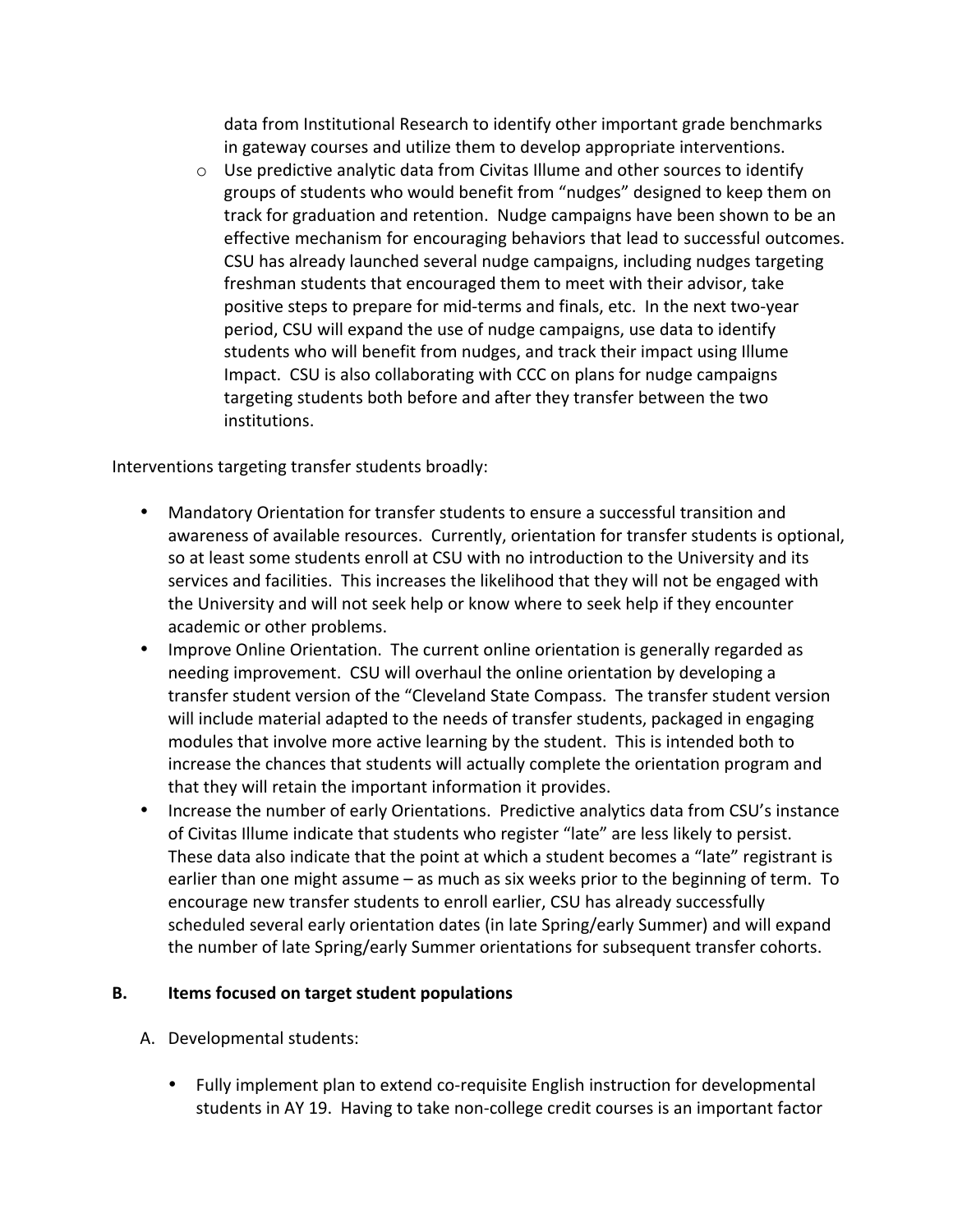delaying student progress towards a degree. Students also struggle to pass developmental courses, which can cause further delay. By placing *all* students in college-credit bearing coursework in their first semester, CSU will eliminate one barrier to timely completion for developmental students. This will contribute to the state's goal in the Strong Start to Finish program to ensure that students complete first-year English requirements in their freshman year. Success rates in corequisite English are very strong (comparable to success rates in English I) and students who complete corequisite English are similarly successful in English II.

- Develop a plan for stable, capable, full-time staffing in the Math Emporium. Developmental students benefit from having supportive faculty who understand their needs, can monitor their progress, and are available to intervene if a problem arises. There is a need to ensure an adequate number of full-time faculty in the Math Emporium on whom the Math department and its students can rely from year to year.
- Explore the possibility of enabling students who complete the Emporium to follow the same instructor to their next math class. As indicated above, developmental students benefit from having knowledgeable, supportive faculty  $-$  enabling them to follow a faculty member with whom they have already established a relationship to their next course will ensure that they find that support once they complete developmental coursework.
- Expand the number of students who participate in corequisite math coursework; the rationale is the same as that outlined for corequisite English :
	- $\circ$  Mandate that specific groups of students do this (e.g., pre-Nursing students)
	- $\circ$  Rework Math 095 with a MTH 167 corequisite to enable STEM students to complete corequisite Math (planned for AY 18-19)
	- $\circ$  Develop a corequisite option for Business students
- Develop special ASC 101 sections for students who are unlikely to get into their intended majors (e.g., Nursing, pre-PT, etc.). Developmental students are the most likely students to be in this situation.
- Embed peer mentors or other staff in the Math Emporium who could serve as a link to "wrap-around" services on campus. Many developmental education students experience a need for non-academic support and may be reluctant to share their needs with a faculty member.
- Explore the possibility of targeted faculty mentoring of these students or the use of graduation coaches (see discussion above) to support these students.
- Early placement testing before the first semester use the data to identify students who, with a simple intervention, might place into a higher-level math class. See the discussion of the statewide Strong Start to Finish program above.
- B. Under-represented Minority Students
	- Mentoring. Close monitoring of students' progress: identify mentoring models that have been demonstrated to be successful and adopt those methods. Mentoring has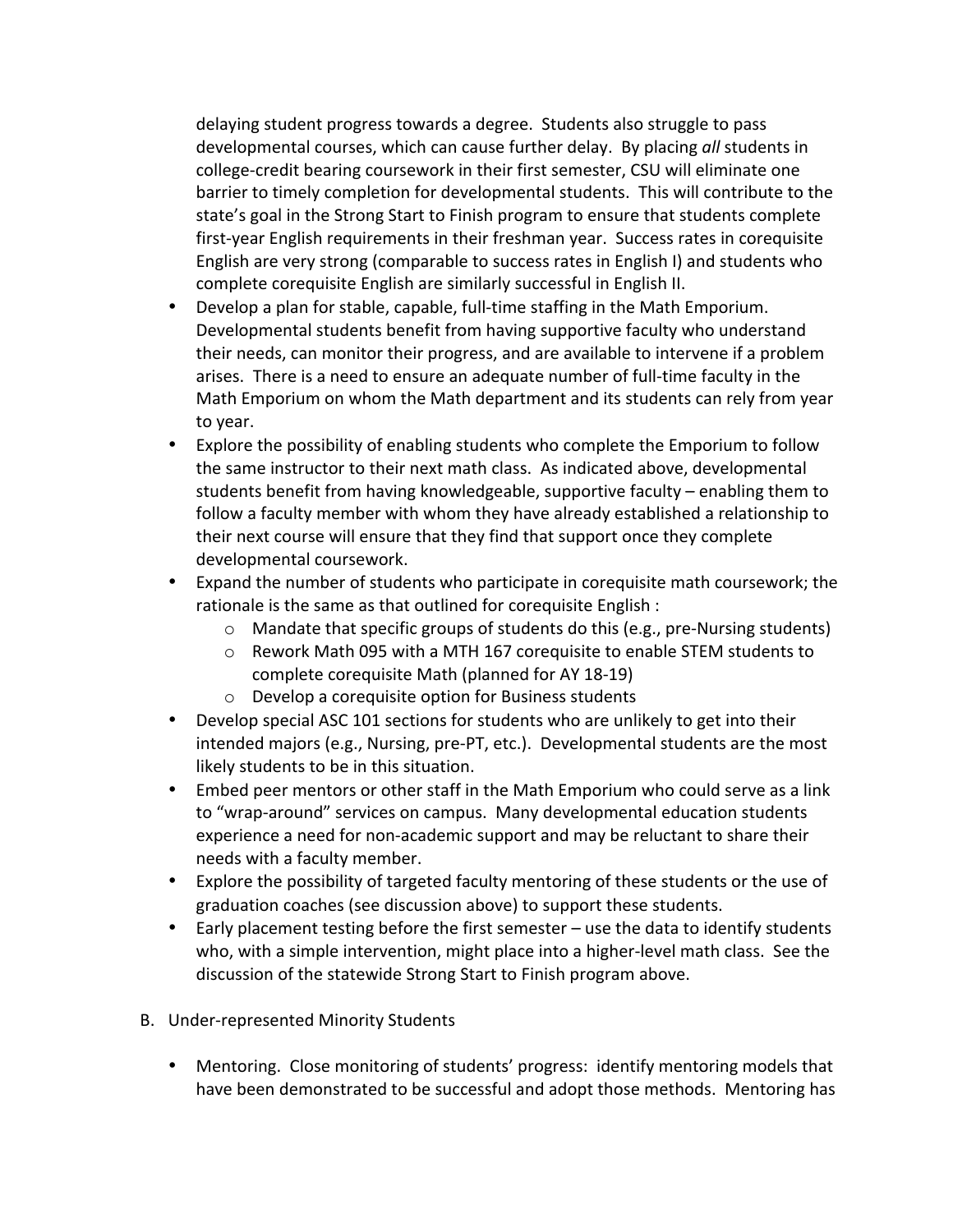been shown to be an effective way to improve student outcomes; however, mentoring must be carefully designed and must be staffed appropriately. The Retention Roundtable will collaborate with the Diversity Council to identify "best practice" mentoring models and will work with the University administration to fund a program for mentoring under-represented minority students.

- Prioritize increasing the number of minority faculty through new hiring. It is widely known that minority students benefit from the presence of minority faculty. Minority faculty serve as models for students, are seen as approachable resources by them, and their presence helps to create an environment in which minority students feel welcome. CSU's Diversity Council is developing a proposal which includes a plan for increasing the number of minority faculty at CSU, and for ensuring that they are more broadly distributed across colleges and departments. This will take time, but a successful program will contribute to improved student outcomes.
- Prioritize hiring minority students in coaching and tutoring roles. A diverse support staff contributes to minority student success for the same reasons as a more diverse faculty.
- Provide faculty with training in cultural competency. Implicit bias is an important factor shaping faculty interaction with students from different backgrounds. Faculty may not be aware that their approach to minority students is shaped by implicit bias, nor may they realize that they don't fully understand the ways in which minority students act, interact and learn. Retention Roundtable will collaborate with the Diversity Council and the Center for Faculty Excellence to design a program to train all faculty in cultural competency.
- Provide faculty with training in inclusive teaching strategies. Learning styles vary across student groups and faculty may not have training in the varied teaching strategies available and how they affect different groups of students. The Center for Faculty Excellence will be tasked with designing a program to train faculty in inclusive teaching strategies.
- Interview/conduct focus groups with students to identify reasons they feel unwelcome on campus. Anecdotal evidence suggests that some minority students feel unwelcome on CSU's campus (although NSSE data don't depict a campus where racial tension is particularly high). In order to understand how Black and Latino students experience CSU's campus, focus groups with students will be conducted and the information will be used to design appropriate interventions responding to the issues that emerge.
- Reach out to High Schools. Black and Latinx students are particularly likely to have attended high schools with limited resources, so they often arrive in college less well-prepared to succeed academically. One way to overcome this barrier is for universities to partner with high schools on better preparing students for University (both academically and otherwise). CSU already works with the Higher Education Compact (HEC) to promote improved outcomes for Cleveland Municipal School District (CMSD) students who attend CSU. It is also directly involved with the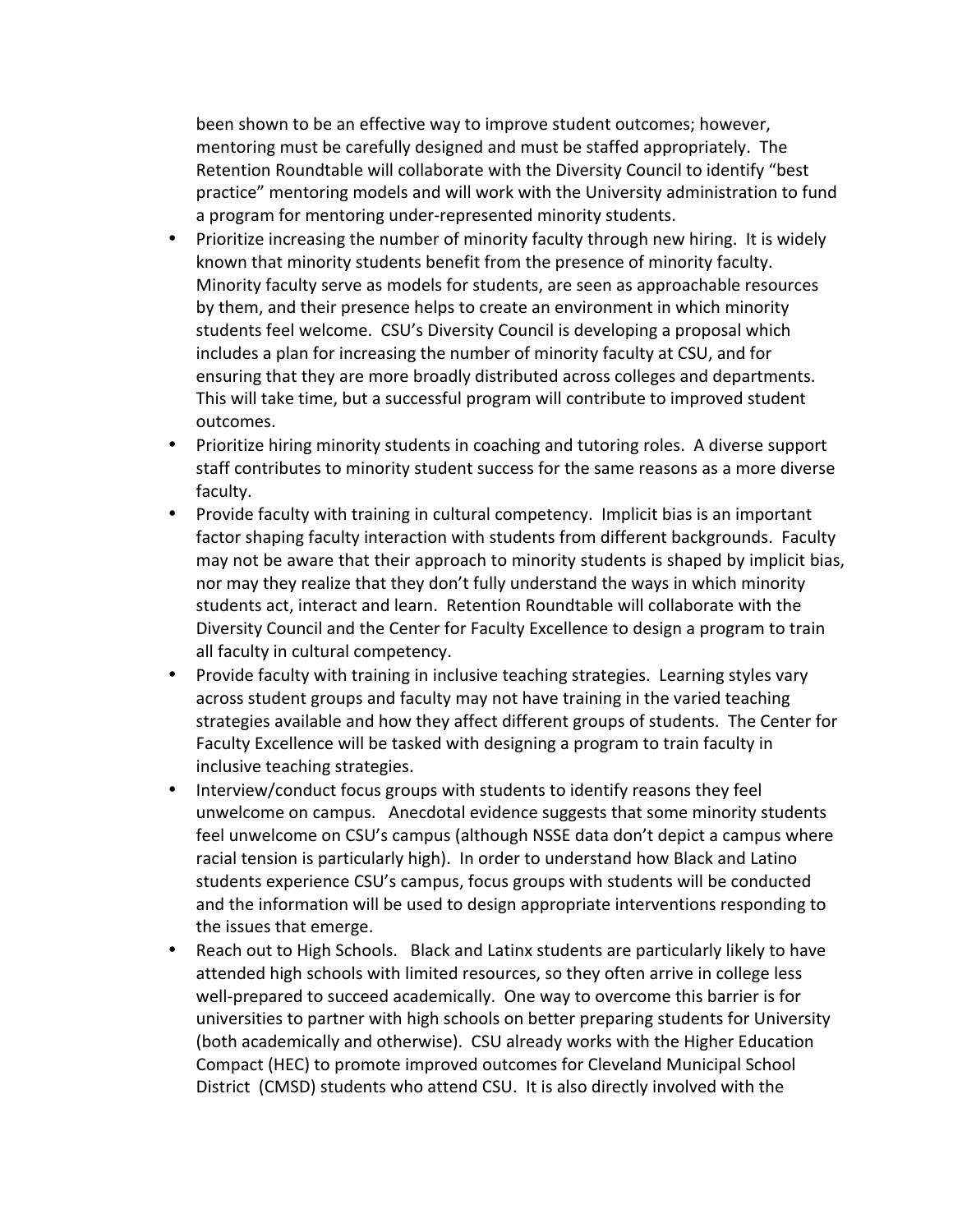$MC<sup>2</sup>STEM$  High School and its students on campus. Over the next two years, CSU will explore with HEC the possibility of working directly with a broader group of CMSD high schools - this should go beyond contacting counselors, who are typically overburdened.

- Retention Roundtable, the Student Success Committee and Diversity Council will convene a working group to identify and propose implementation of programming specifically targeting African-American male students. This group is at the greatest risk of any subgroup of not persisting to graduation.
- Institute a regular report to the Retention Roundtable, Student Success Committee and Diversity Council on minority student outcomes and the effectiveness of programs targeting minority students.
- C. Current cohort students scheduled to graduate
	- Revive the practice of having an annual meeting (in Fall) at which advising heads report out on the status of individual students who are still at CSU and who are part of the cohort scheduled to graduate in that year or the following year. At least one senior administrative staff member should convene the meeting (Vice President/Vice-Provost/AVP)
	- Acquire Customer Relationship Management software and use it to facilitate textbased "nudge" campaigns targeting this group of students
	- Continue the use of Radiance funds in support of students who are near graduation but have exhausted other sources of financial aid.
	- Expand efforts to reach out to stop-outs who are members of these cohorts, especially those who are near completion (see discussion of ReConnect to College above).
	- Initiate a collaborative discussion between the Retention Roundtable and the Student Success Committee to explore a possible faculty role in supporting these students.

# **6. Workforce Development Priorities**

CSU's efforts to promote college completion are linked in various ways to the University's efforts to serve the economic needs of the Northeast Ohio region. Several elements of those efforts are worthy of particular note:

a. Program Prioritization: The Provost's office has completed a program prioritization effort, in which the Colleges were asked to identify programs that are worthy of support and expansion and others from which resources could safely be transferred. Part of this process involved asking programs to identify areas of unmet labor market demand and to comment on how programmatic change or expansion would serve that demand. The Provost's office is using this information to direct resources to areas in which the region has unmet labor market